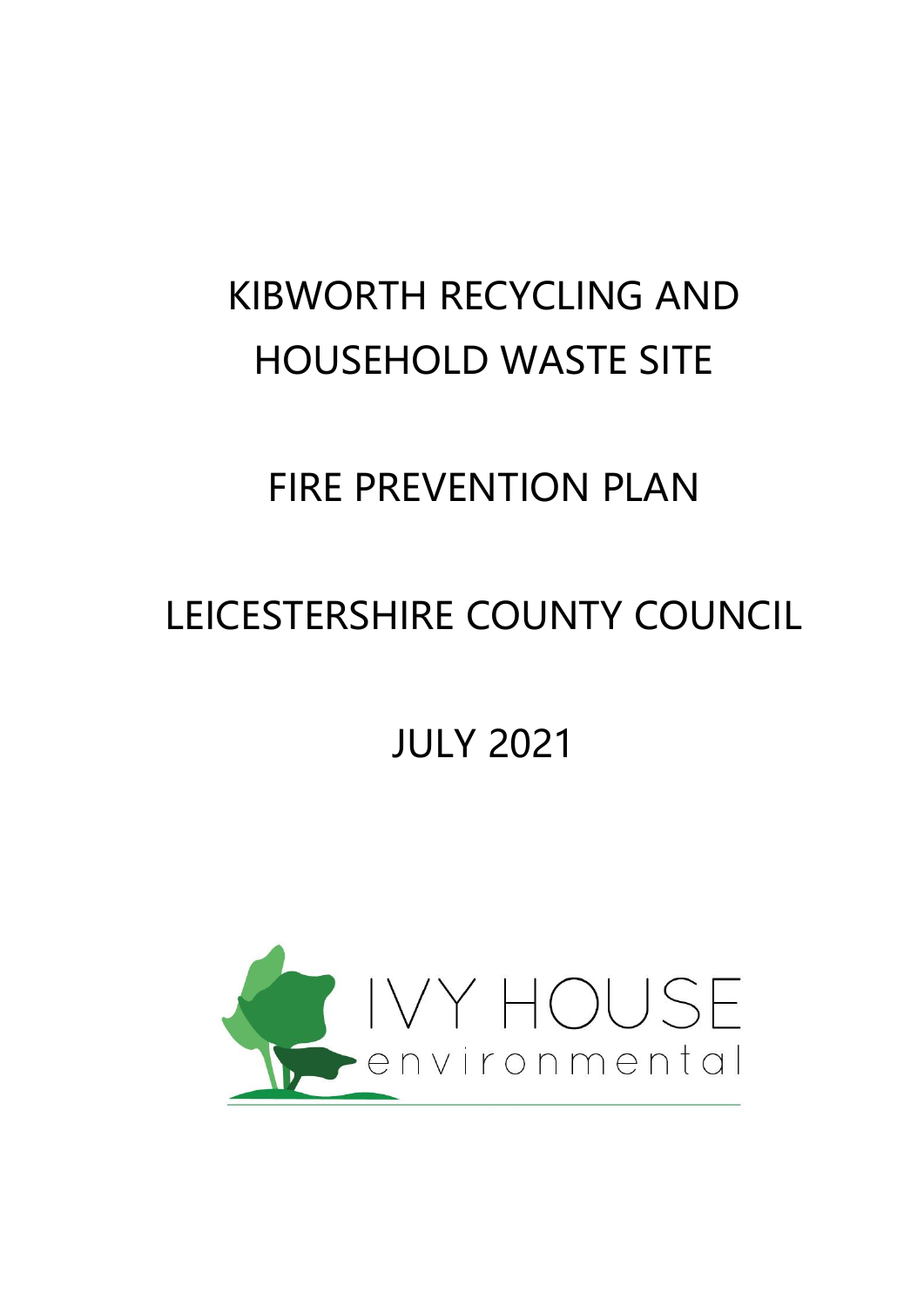| <b>SUMMARY TABLE</b>                                                           |                                                        |  |  |
|--------------------------------------------------------------------------------|--------------------------------------------------------|--|--|
| Kibworth Recycling and Household Waste Site - Fire Prevention<br>SITE:<br>Plan |                                                        |  |  |
| <b>SITE ADDRESS:</b>                                                           | Harborough Road, Kibworth, Leicestershire, LE8 0EX     |  |  |
| <b>CLIENT:</b>                                                                 | Leicestershire County Council                          |  |  |
| DATE:                                                                          | <b>July 2021</b>                                       |  |  |
| <b>REFERENCE</b>                                                               | IV.342.19                                              |  |  |
| <b>DEVELOPMENT PROPOSAL:</b>                                                   | Operation of a Recycling and Household Waste Facility. |  |  |

| Written By: |                  | Justyna Krawczynska<br>Waste & Permitting Consultant |
|-------------|------------------|------------------------------------------------------|
|             |                  |                                                      |
| Checked By: | MCCoze           | Amanda McCabe                                        |
|             |                  | Technical Director - Waste                           |
| Authorised: |                  | <b>Richard Sutton MRICS</b><br>Director              |
|             |                  |                                                      |
| Date:       | <b>July 2021</b> |                                                      |
| Version:    | 4.0              |                                                      |

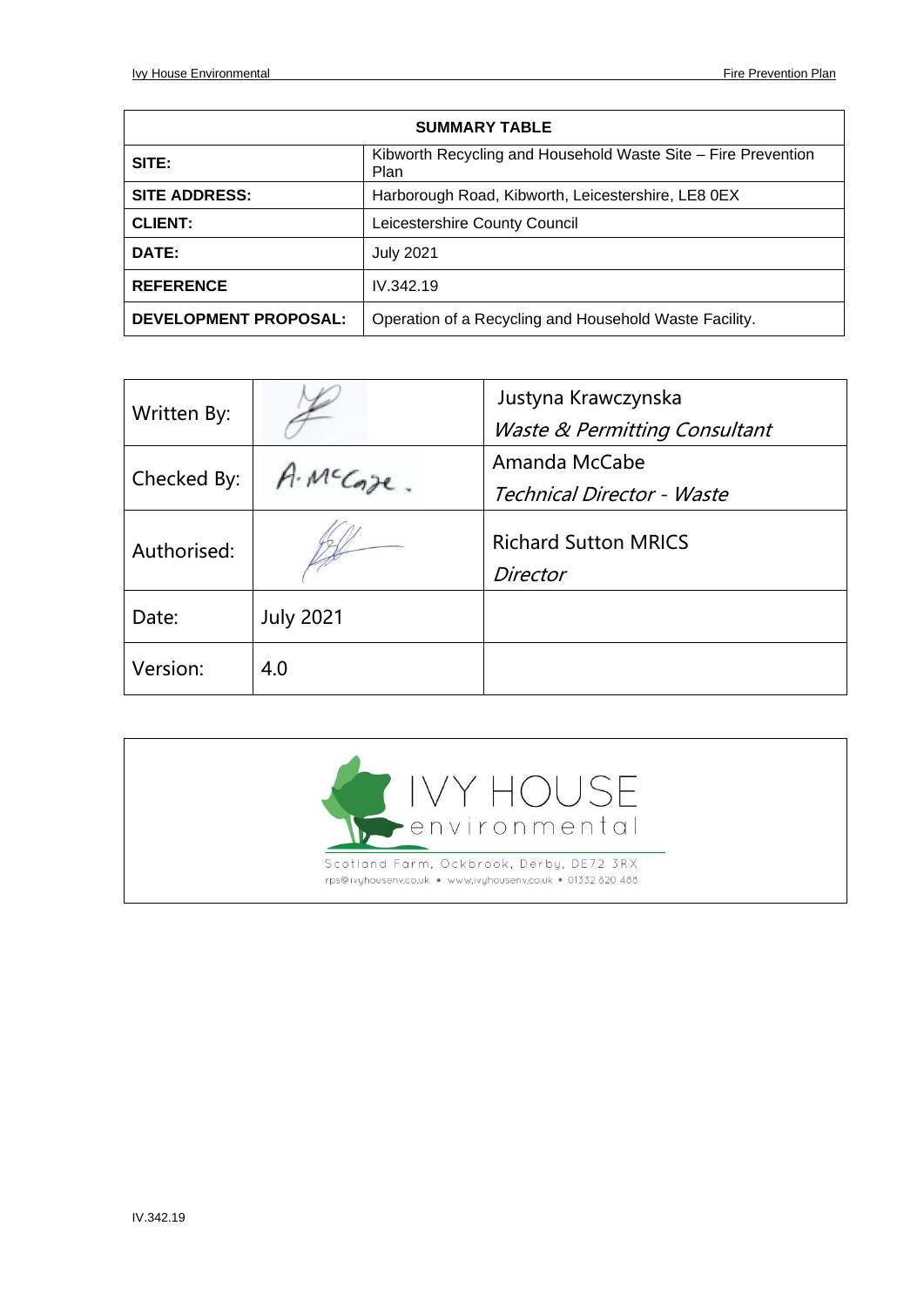### **CONTENTS**

| 2.0 |  |
|-----|--|
|     |  |
|     |  |
| 5.0 |  |

#### **APPENDICES**

Appendix A<br>
Appendix B<br>
Appendix C<br>
Appendix C<br>
Appendix D<br>
Appendix D<br>
Appendix D<br>
Appendix D<br>
Appendix D<br>
Appendix D<br>
Appendix D<br>
Appendix D<br>
Appendix D<br>
Appendix D<br>
Appendix D<br>
Appendix D<br>
Appendix D<br>
Appendix D<br>
Append Appendix B Dimensional assessment waste piles Appendix C  $\qquad \qquad \qquad$  Appendix C  $\qquad \qquad$  Site fire strategy Permit Boundary and Site Layout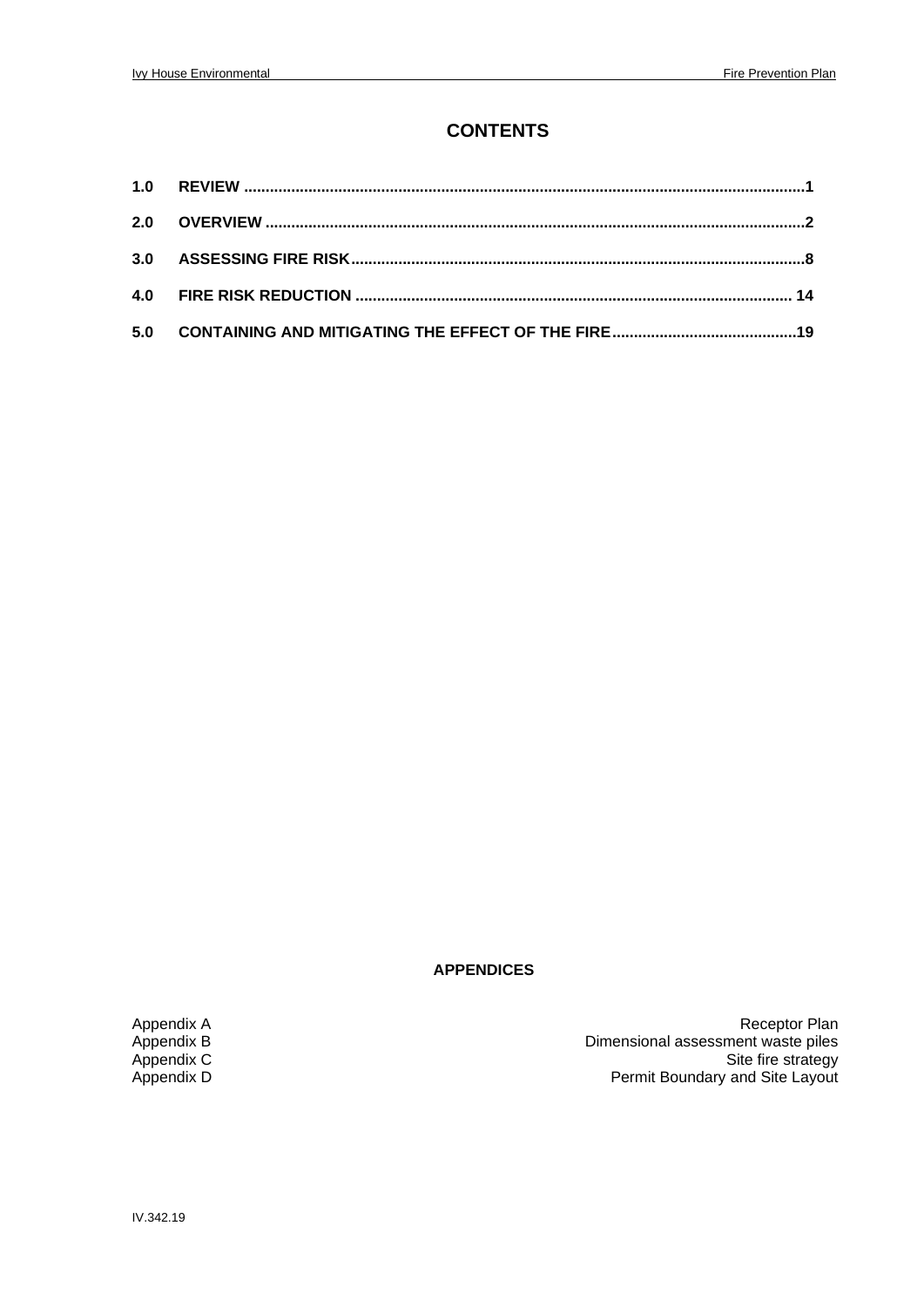#### **1.0 REVIEW**

#### **1.1 Document Review Procedures**

This Fire Prevention Plan Document is to be reviewed every year or when required by a change in operations, breach of permit, or substantial fugitive emissions.

#### **Table 1: Document Review**

| <b>Date of Review</b> | <b>Comments</b> | <b>Name and Signature</b><br>of Reviewer | <b>Next</b><br><b>Date</b><br>of<br><b>Review</b> |
|-----------------------|-----------------|------------------------------------------|---------------------------------------------------|
| <b>July 2021</b>      | Plan Prepared   |                                          | <b>July 2022</b>                                  |
|                       |                 |                                          |                                                   |
|                       |                 |                                          |                                                   |
|                       |                 |                                          |                                                   |
|                       |                 |                                          |                                                   |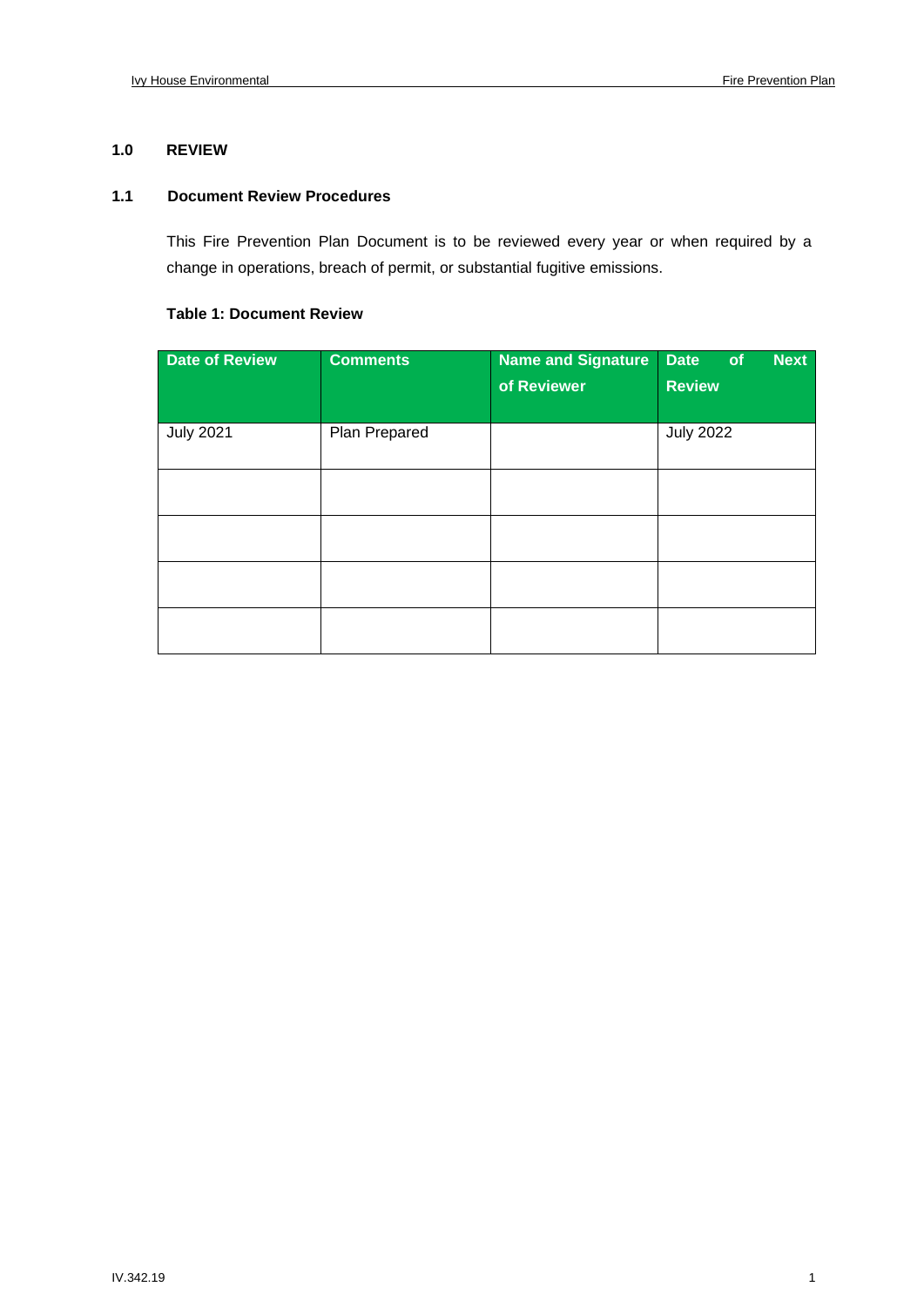#### **2.0 OVERVIEW**

#### **2.1 Report Context**

This section of the Environmental Permit Application responds to Part B4 of the Environmental Permit application form, and specifically details the operating, monitoring and management procedures for the activities undertaken on site.

This document has been prepared by Ivy House Environmental Limited (Ivy) on behalf of the Applicant, Leicestershire County Council (LCC) as part of the management for the proposed Kibworth Recycling and Household Waste Centre.

The Operator proposes to undertake the temporary storage of various hazardous and nonhazardous wastes which will be brought onto site by members of the public and via Heavy Goods Vehicles (HGV's) as follows:

- Storage and Transfer of Green Waste;
- Storage and Transfer of Waste Electric and Electronic Equipment (WEEE);
- Storage and Transfer of Street Cleaning Residues;
- Storage and Transfer of Construction and Demolition Wastes;
- Storage and Transfer of Oils, Fats and Paints;
- Storage and Transfer of Acids and Solvents; and
- Storage and Transfer of 'other' Household Wastes.

The Operator seeks to accept 75,000 tonnes of waste per annum, with a total storage capacity of 2,400 tonnes, split between 2,350 tonnes of non-hazardous wastes and 50 tonnes of hazardous wastes. The site will accept up to 400 tonnes of wastes, split between 350 tonnes of non-hazardous waste and 50 tonnes of hazardous wastes.

The storage activities will take place as shown on Site Layout Plan, Drawing Number M00460-MAB-00-ZZ-DR-A-1101-S4-P02. Wastes may be bulked up for disposal or recovery elsewhere. Treatment would consist only of manual sorting or manual separation of waste that is received from members of the public into different components for disposal (so that they can be stored appropriately), (no more than 50 tonnes per day) or recovery.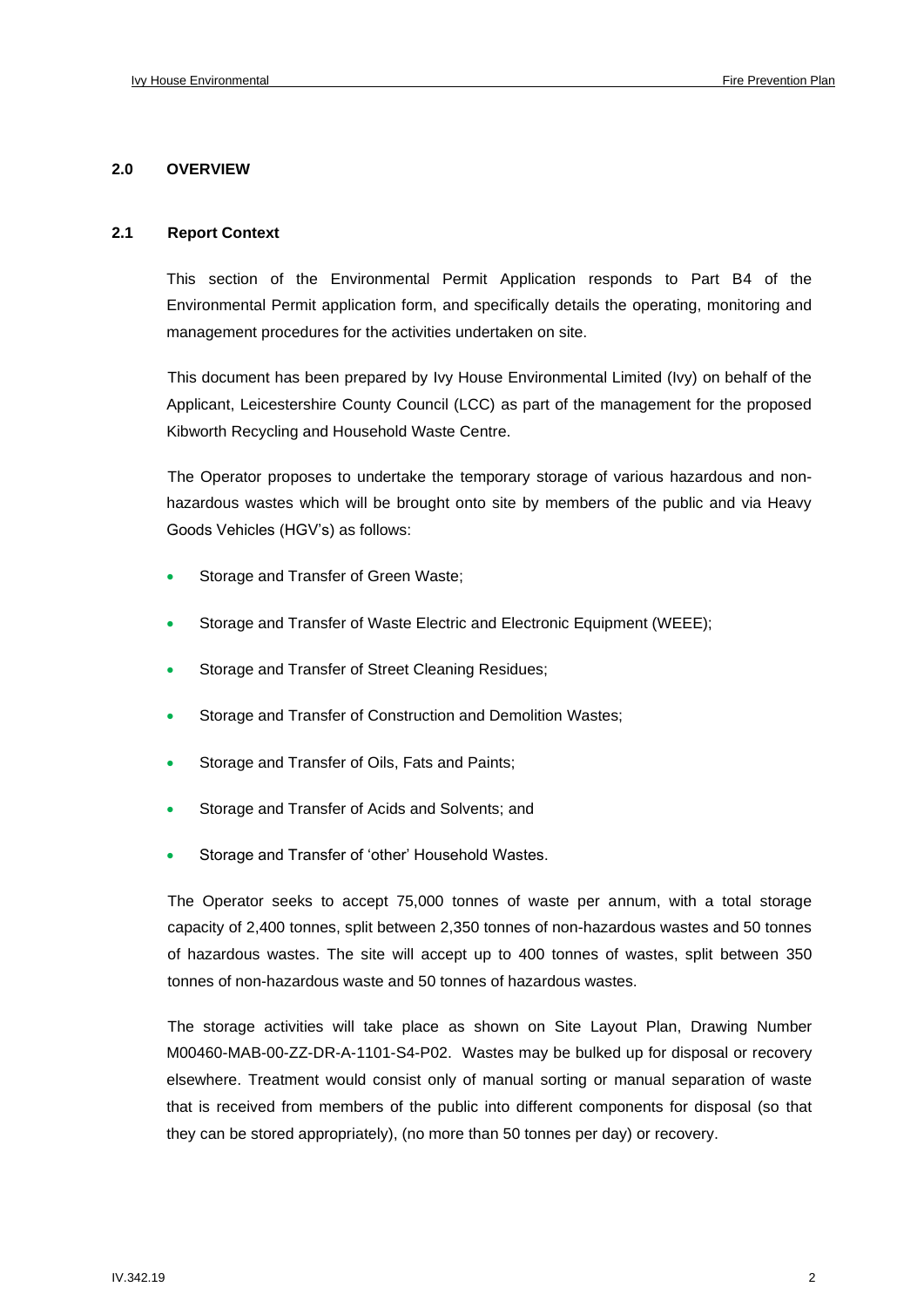The waste is brought to the site via the general public's vehicles and HGV vehicles. The public will be greeted upon arrival where they will be questioned about what waste they are wanting to deposit and will be directed to the relevant drop off point within the Household Recycling Centre (located on the eastern portion of the site).

The waste brought to the site by HGV vehicles will be separate to that brought to the site via publics vehicles. HGV vehicles will be directed to the bulking area where they will unload the waste directly into the relevant bay for inspection (the bulking area is located to the west of the site as per Site Layout Plan, Drawing Number M00460-MAB-00-ZZ-DR-A-1101-S4-P02).

The Fire Action Plan has been produced in accordance with Environment Agency guidance entitled 'Fire Prevention Plans' updated on the  $11<sup>th</sup>$  January 2021. The report identifies the potential causes and effects of a fire, and describes the measures that will be in place to prevent the occurrence of a fire at the site. In addition, the report would provide details of the planned response to a fire incident and explain how fire water would be contained. All staff have access to the Fire Prevention Plan. Fire drills are undertaken annually as a minimum or after changes to procedure. As part of the induction and probation process, all new staff are trained in accordance with the requirements of the Fire Prevention Plan and must show understanding of the contents, and the ways of working.

This document forms part of the site's Environmental Management System (EMS) and will be reviewed on an annual basis and in the event of any incidents.

A hardcopy of the FPP will be stored on site in a site office and freely available to all staff at all times and an electronic copy will be stored within LCC's systems. In addition, a copy of the FPP will also be placed in the red metal box at the entrance to the site as per the requirements of the emergency services.

#### **2.2 Site Location and Layout**

The site will be located approximately 1 km south Kibworth and 15.3 km southeast of the city of Leicester. The site is situated within agricultural land with the A6 to the south and a railway to the north. The site is centred at approximate National Grid Reference (NGR) SP 69822 93236.

The site location and the environmental permit boundary is provided on Drawing Number M00460-MAB-00-ZZ-DR-A-1100-S4-P02 and a receptor plan can be found in Appendix A.

Access for staff and visitors to the site is achieved via Harborough Road (A6), located to the south of the site. The nearest residential dwelling is located approximately 670m northwest of the site on Harborough Road.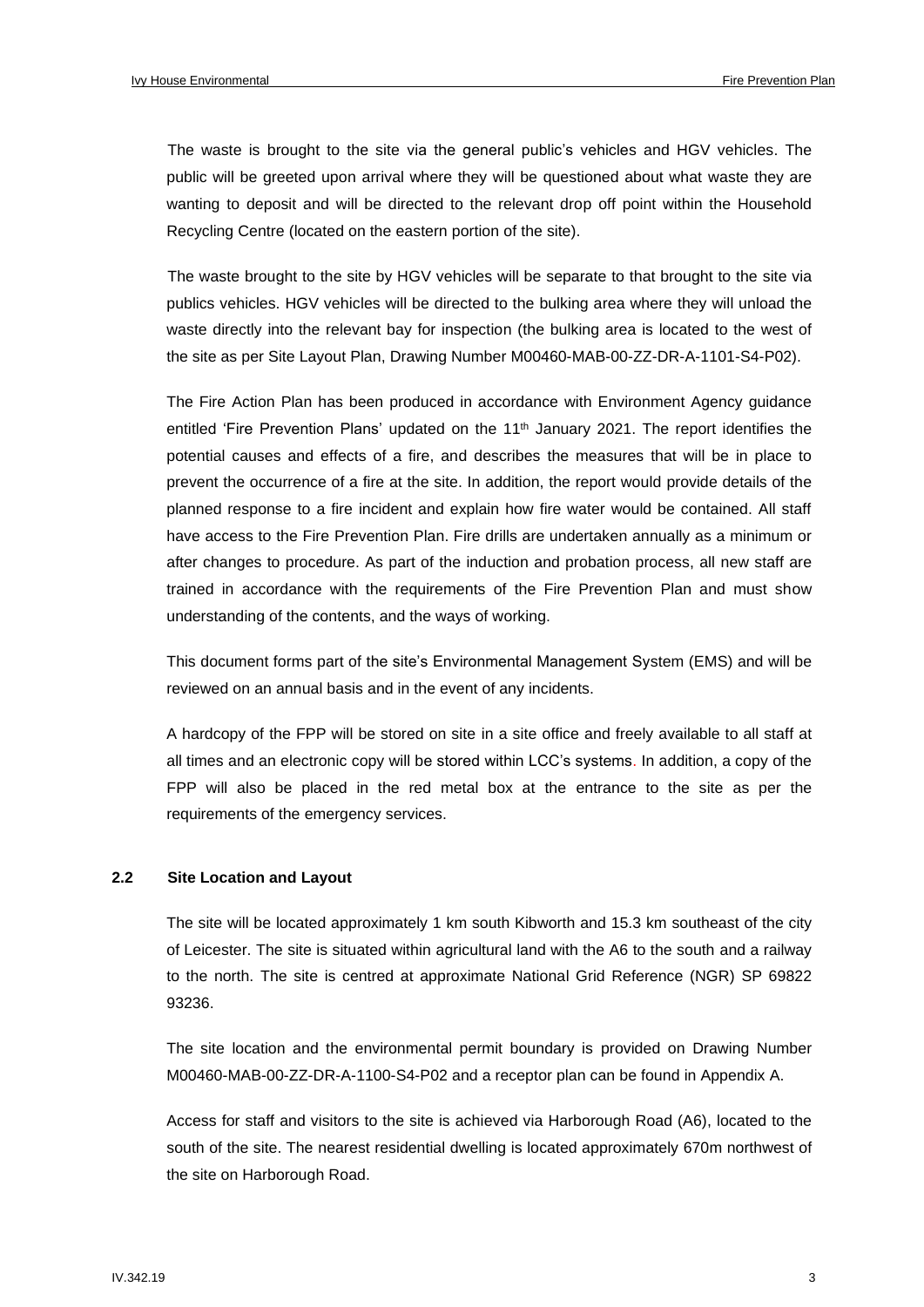The site comprises of the main public Recycling & Household Waste Site area (RHWS) and a Bulking Area for wastes arriving in HGV's from commercial and industrial businesses.

The main Recycling & Household Waste Site yard boasts a number of Roll on Roll off (RoRo) containers which will store separate waste streams (metals, plastics, bottles, paper, hard core, plaster board, green wastes, wood wastes, cement bonded asbestos etc), as well as a canopied area for WEEE wastes (televisions, fridges, computers etc) and a separate area for liquid wastes which will be contained in appropriate tanks that are double skinned (oils, fats, paints etc). In addition, batteries and fluorescent tubes will also be stored within the WEEE area in appropriate containers.

The Bulking Area will have covered/canopied storage bays to the west which will contain green waste, wood wastes and other 'residual waste'.

In addition to the above, the site will have covered/canopied storage bays to the west which will contain green wastes, wood wastes and other 'residuals', known as the 'bulking area'.

The design of the facility will ensure that members of the public can safely deposit waste within the appropriate skip and HGV's can safely deposit wastes within the relevant bay in the bulking area.

If household mixed wastes are received on site, they may be manually separated into their individual components i.e. plastics, paper, metals and oversized items, and deposited into the relevant skip or bay.

The site will be fully bunded with sealed drainage. The site will contain any quarantined waste in containers/separate area within the Bulking Area which will be covered with tarpaulin if required (this will ensure that quarantined wastes do not contaminate those which have been deemed suitable for acceptance on the site) as well as a fire quarantine area.

All non-conforming wastes which are received on site are either rejected upon inspection, or if they are received, will be stored in the non-conforming waste quarantine area to await onward recovery or disposal. Waste in the non-conforming waste quarantine area is aimed to be removed as soon as is practicable and where possible, within 5 working days depending on the nature of the item.

The Recycling & Household Waste Site will have a maximum capacity of 2,400 tonnes of material on site at any one-time, maximum waste volumes are outlined below in Table 2 as follows: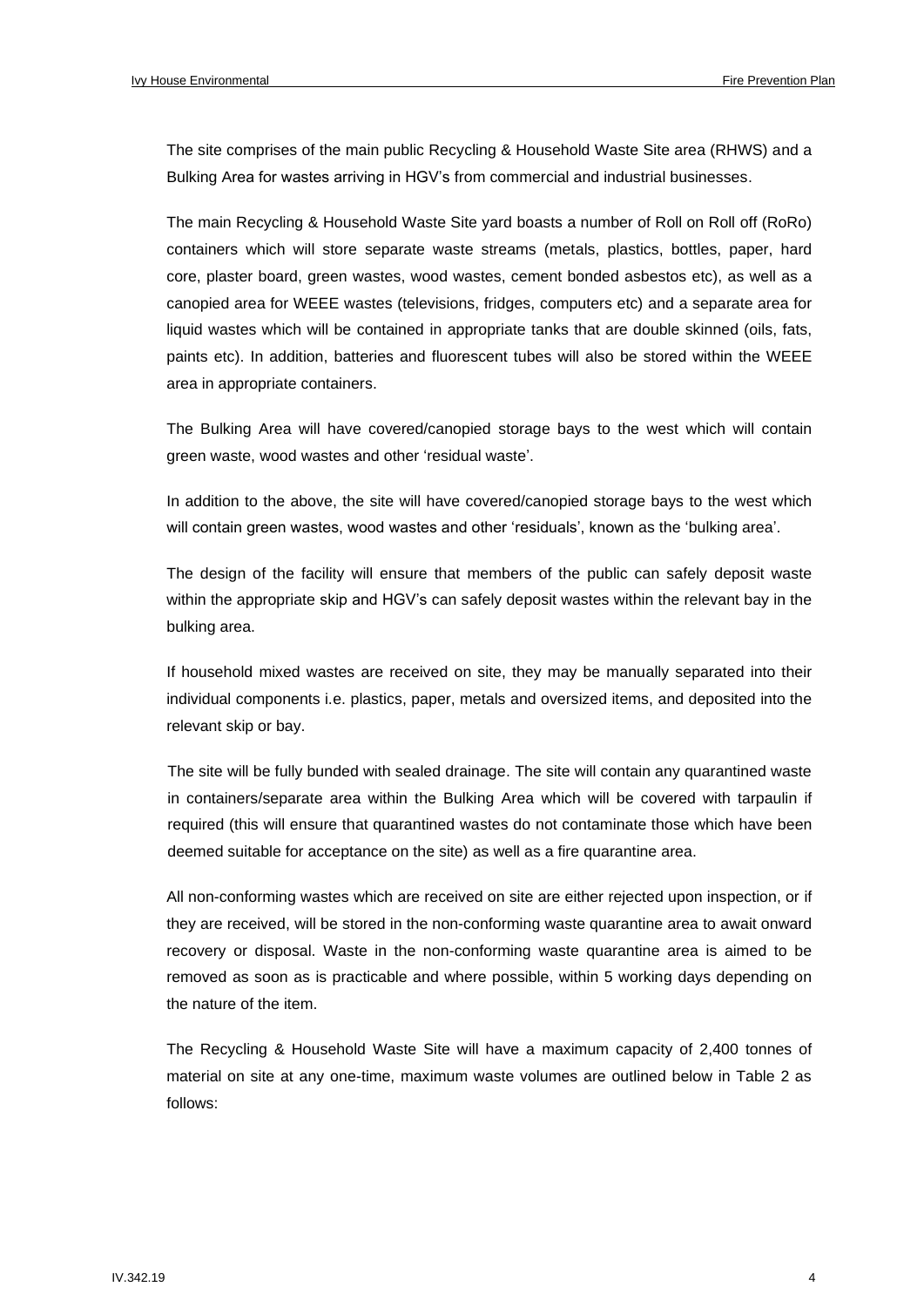| <b>Material</b>         | <b>Max Height</b><br>(m) | Length/width<br>(m)                                                                                                                                                                                                                                                                                     | <b>Max Volume</b><br>(m <sup>3</sup> )                                                                 | <b>Max Area</b><br>(m <sup>3</sup> ) | <b>Min Separation</b><br>(m) |                                   |                                               |  |                                                  |  |  |
|-------------------------|--------------------------|---------------------------------------------------------------------------------------------------------------------------------------------------------------------------------------------------------------------------------------------------------------------------------------------------------|--------------------------------------------------------------------------------------------------------|--------------------------------------|------------------------------|-----------------------------------|-----------------------------------------------|--|--------------------------------------------------|--|--|
| Paper and cardboard     | 2.6                      |                                                                                                                                                                                                                                                                                                         | As shown on Drawing Number M00460-MAB-00-ZZ-DR-A-<br>1102-S4-P03 - Dimensional assessment waste piles. |                                      |                              |                                   |                                               |  |                                                  |  |  |
| <b>Plastics</b>         | 2.6                      | Notes:<br>1.                                                                                                                                                                                                                                                                                            |                                                                                                        |                                      |                              |                                   |                                               |  |                                                  |  |  |
| Metals                  | 2.6                      | All bays within the Bulking Area are 4m high by<br>10m wide by 10m deep.<br>Textiles will be stored within enclosed textile bins.<br>2.<br>3.<br>Wastes within the RHWS area are stored in 40cbyd<br>RoRo skips - max height of the skip is 2.6m.<br>Liquid wastes are stored in tanks/IBCs - max<br>4. |                                                                                                        |                                      |                              |                                   |                                               |  |                                                  |  |  |
| <b>WEEE</b>             | 2.6                      |                                                                                                                                                                                                                                                                                                         |                                                                                                        |                                      |                              |                                   |                                               |  |                                                  |  |  |
| Liquid waste            | 1.5                      | height 1.5m<br>5.<br>canisters are stored in appropriate containers.<br>Larger WEEE (such as TVs and Fridges) will be<br>6.                                                                                                                                                                             |                                                                                                        |                                      |                              | 7.<br>skips within the RHWS area. | stacked appropriately to max. height of 2.6m. |  | Batteries, small WEEE, fluorescent tubes and gas |  |  |
| Wood                    | 4                        |                                                                                                                                                                                                                                                                                                         |                                                                                                        |                                      |                              |                                   |                                               |  |                                                  |  |  |
| <b>Textiles</b>         | 1.5                      | Tyres and rubber will be accepted on site in the<br>future and will be stored within one of the spare                                                                                                                                                                                                   |                                                                                                        |                                      |                              |                                   |                                               |  |                                                  |  |  |
| <b>Residual Wastes</b>  | 4                        |                                                                                                                                                                                                                                                                                                         |                                                                                                        |                                      |                              |                                   |                                               |  |                                                  |  |  |
| <b>Green Wastes</b>     | 4                        |                                                                                                                                                                                                                                                                                                         |                                                                                                        |                                      |                              |                                   |                                               |  |                                                  |  |  |
| <b>General Waste</b>    | 2.6                      |                                                                                                                                                                                                                                                                                                         |                                                                                                        |                                      |                              |                                   |                                               |  |                                                  |  |  |
| <b>Batteries</b>        | 1.2                      |                                                                                                                                                                                                                                                                                                         |                                                                                                        |                                      |                              |                                   |                                               |  |                                                  |  |  |
| <b>Gas Cannisters</b>   | 3                        |                                                                                                                                                                                                                                                                                                         |                                                                                                        |                                      |                              |                                   |                                               |  |                                                  |  |  |
| <b>Tyres and Rubber</b> | 2.6                      |                                                                                                                                                                                                                                                                                                         |                                                                                                        |                                      |                              |                                   |                                               |  |                                                  |  |  |

#### **Table 2: Anticipated Storage Volumes**

The fire quarantine area is an area where burning wastes can be placed to extinguish them. It will also be an area where unburnt wastes can be moved to prevent them catching fire. The fire quarantine area is outlined on the Site Fire Strategy Drawing Number M00460-MAB-00- ZZ-DR-A-1103-S3-P04. The quarantine area will be sized to be able to contain at least 50% of the largest stock pile, and is fully bunded with sealed drainage and will be located at least 6m from other waste piles/skips or buildings. Any wastes stored in this area (due to a fire) will be removed as soon as it is practicable.

#### **2.3 Proposed Activities**

This application seeks to allow LCC to undertake the following waste activities:

• D15: Storage pending any of the operations numbered D1 to D14 (excluding temporary storage, pending collection, on the site where it is produced;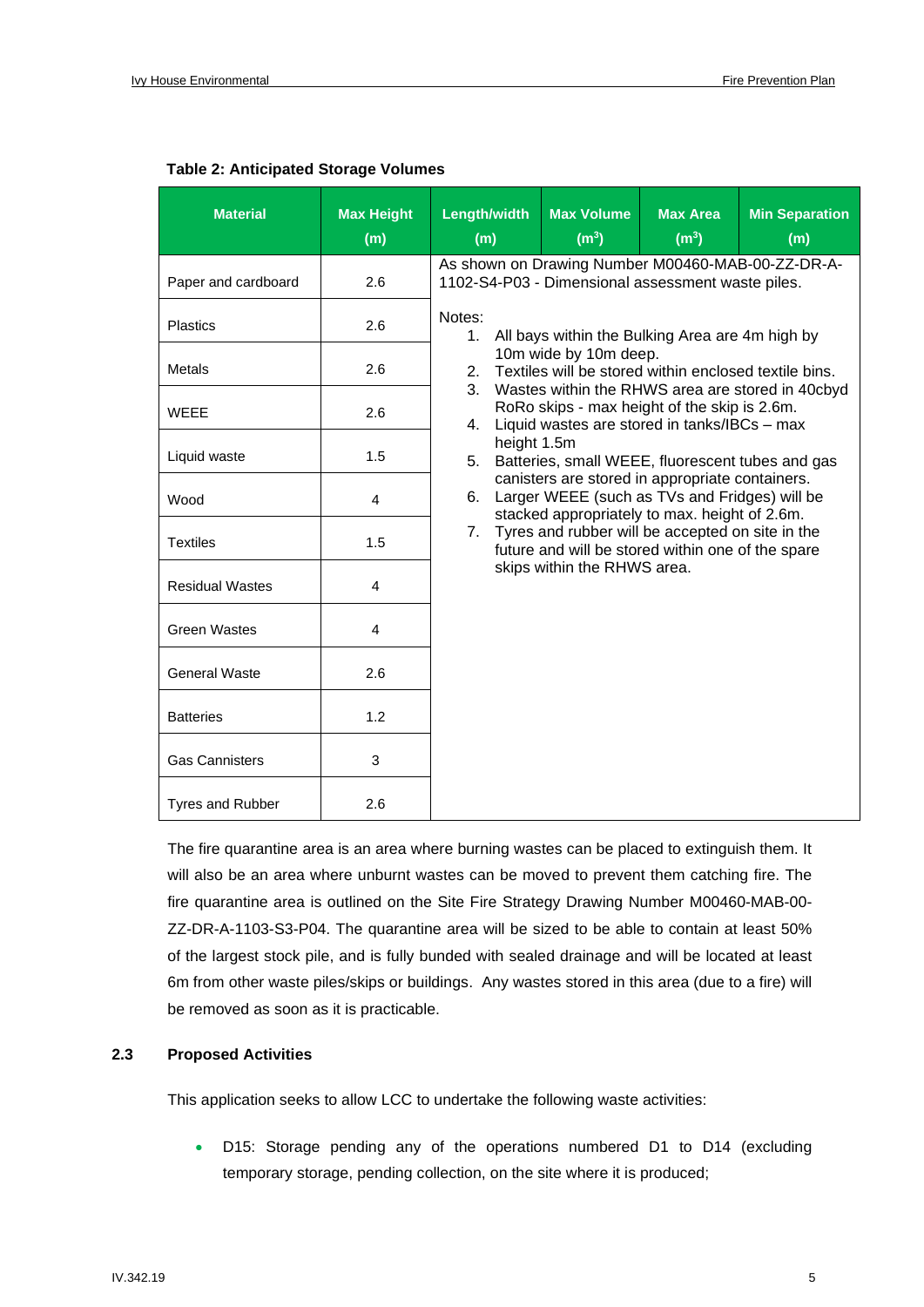- R13: Storage of waste pending the operations numbered R1 to R12 (excluding temporary storage, pending collection, on the site where it is produced);
- D14: Repackaging prior to submission to any of the operations numbered D1 to D13;
- D9: Physico-chemical treatment not specified elsewhere in Annex IIA which results in final compounds or mixtures which are discarded by means of any of the operations numbered D1 to D8 and D10 to D12;
- R3: Recycling/reclamation of organic substances which are not used as solvents;
- R4: Recycling/reclamation of metals and metal compounds; and
- R5: Recycling/reclamation of other inorganic materials.

The site will ensure that there are no more than 50 tonnes of hazardous wastes stored onsite at any one time.

#### **2.4 Plant and Equipment**

The following items and machinery may be available for use on site:

- Roll on Roll off Containers:
- Bays;
- Fire Hydrant (located at the sites entrance);
- Double skinned tanks:
- Compactors:
- Oil Containers;
- Lockable containers;
- Wheeled loading shovel(s);
- Weighbridge; and
- Underground attenuation tank;

All plant and equipment will be maintained in accordance with the manufacturer's guidance.

Staff will only be permitted to operate machinery and undertake activities for which they have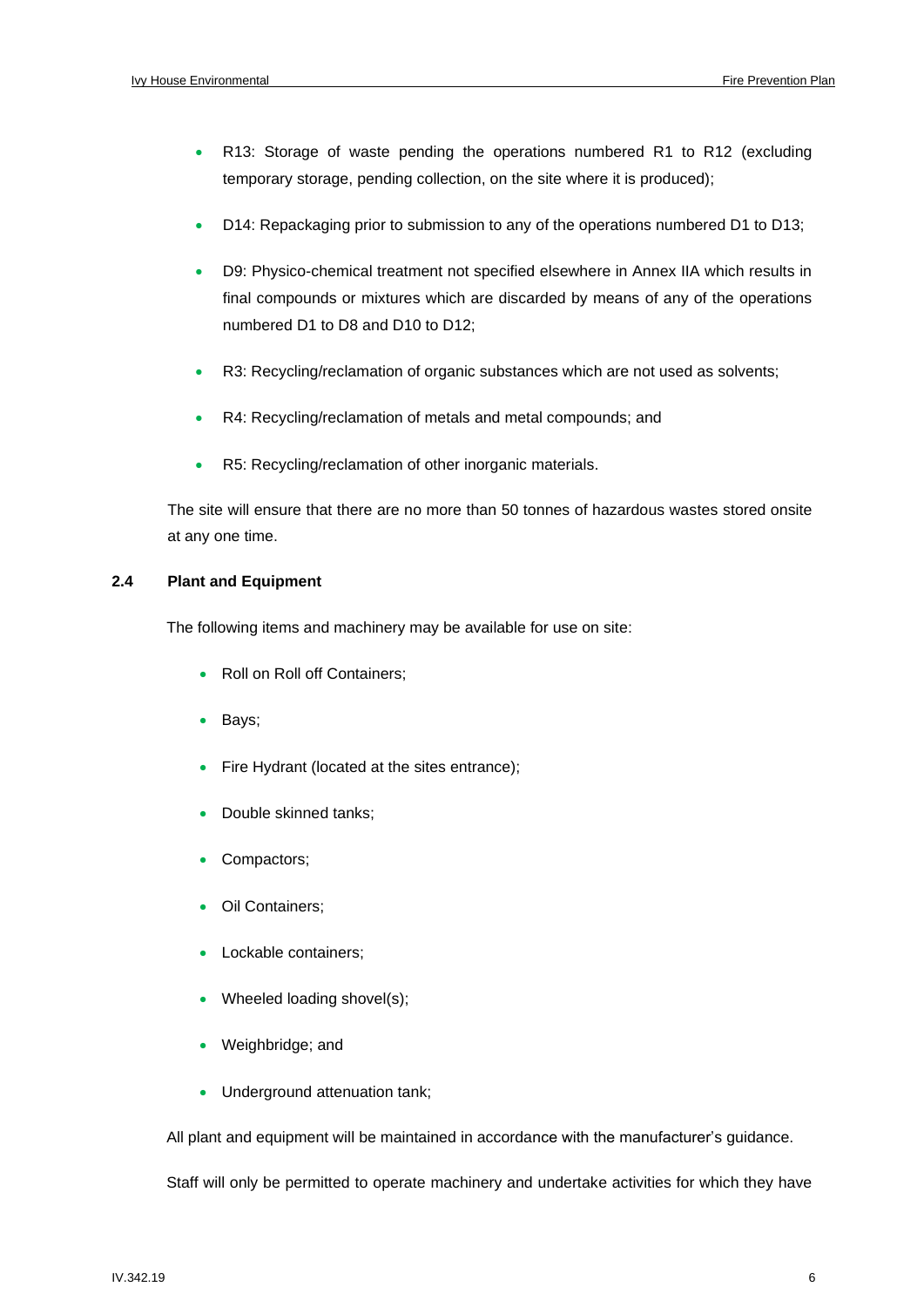received appropriate training, as detailed in Section 6 of this report.

Mobile plant when not in use will be stored within a fixed area of the site and away from combustible waste piles, marked as the "On site vehicle storage area" on the Site Layout Plan, Drawing Number M00460-MAB-00-ZZ-DR-A-1101-S4-P02.

#### **2.5 Operating Hours**

The facility is designed to be operational between the following hours:

 $\bullet$  06:00 – 20:00.

The facility will operate seven days per week, including Public Holidays, with the exclusion of Christmas Day, Boxing Day and New Year's Day.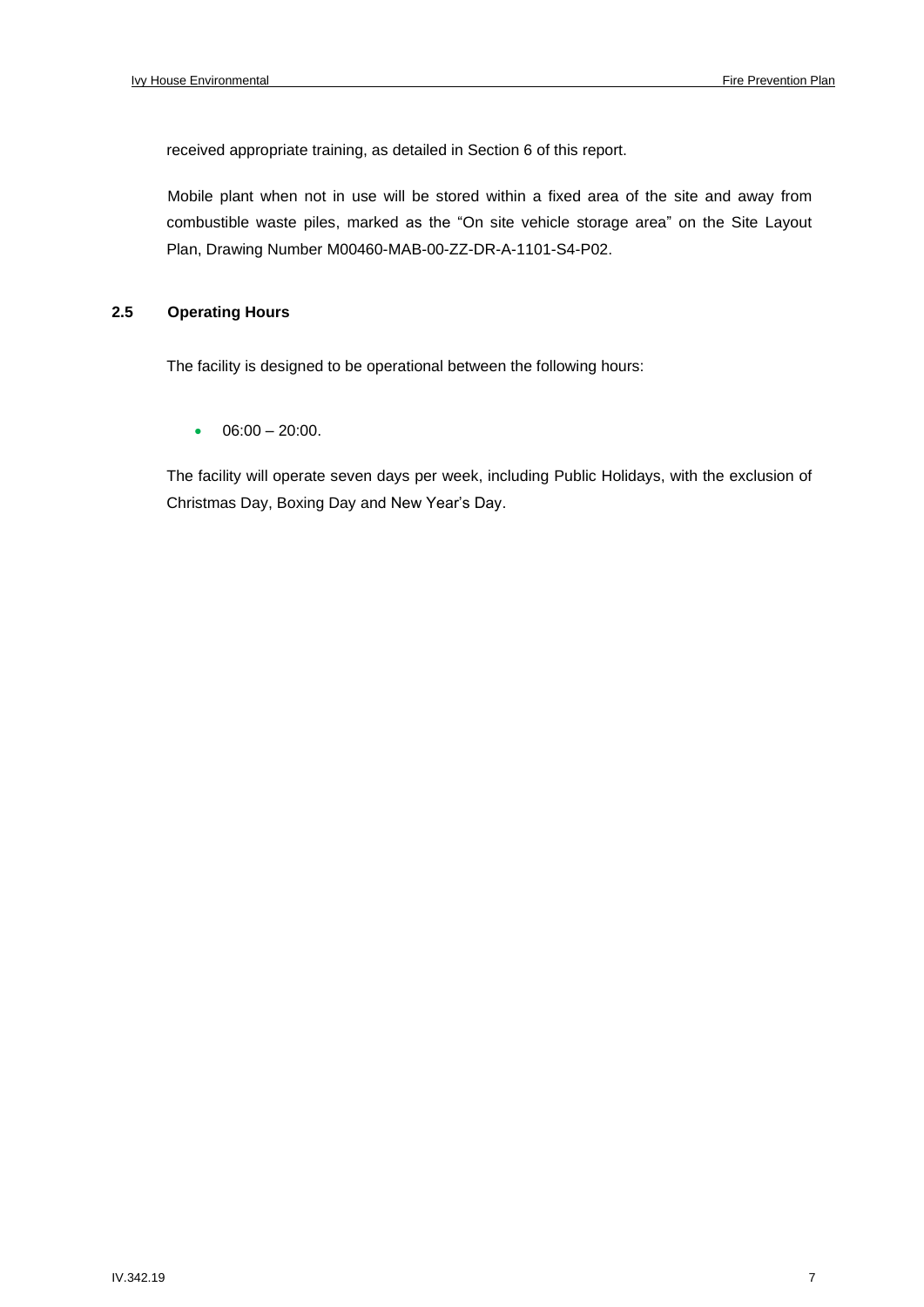#### **3.0 ASSESSING FIRE RISK**

#### **3.1 Types of Combustible Waste**

The types of combustible wastes received at the site are likely to consist of the following materials:

- Paper and card;
- Plastics;
- Metals;
- Fridges, TV's and Computer Screens;
- Paints and Acids;
- Mixed packaging;
- Wood;
- Putrescible waste (black bin bag waste);
- Green waste;
- Mixed household waste (oversize household furniture etc);
- Batteries, both lead acid and domestic;
- Gas Bottles; and
- Tyres and Rubber.

The composition of the waste stream will vary and is likely to contain various proportions of the materials identified above. The list above is not an extensive list of all permitted wastes (the list of permitted wastes can be found in Appendix C of the Operating Techniques) as it just details those which are combustible and therefore relevant to this report as per the Environment Agency's guidance note 'Fire Prevention Plans, updated 11<sup>th</sup> January 2021'.

#### **3.2 Storage Capacity**

The site will store store a maximum of 2,400 tonnes of waste and will accept a maximum of 400 tonnes per day. This accounts for an ability to store up to four days of received wastes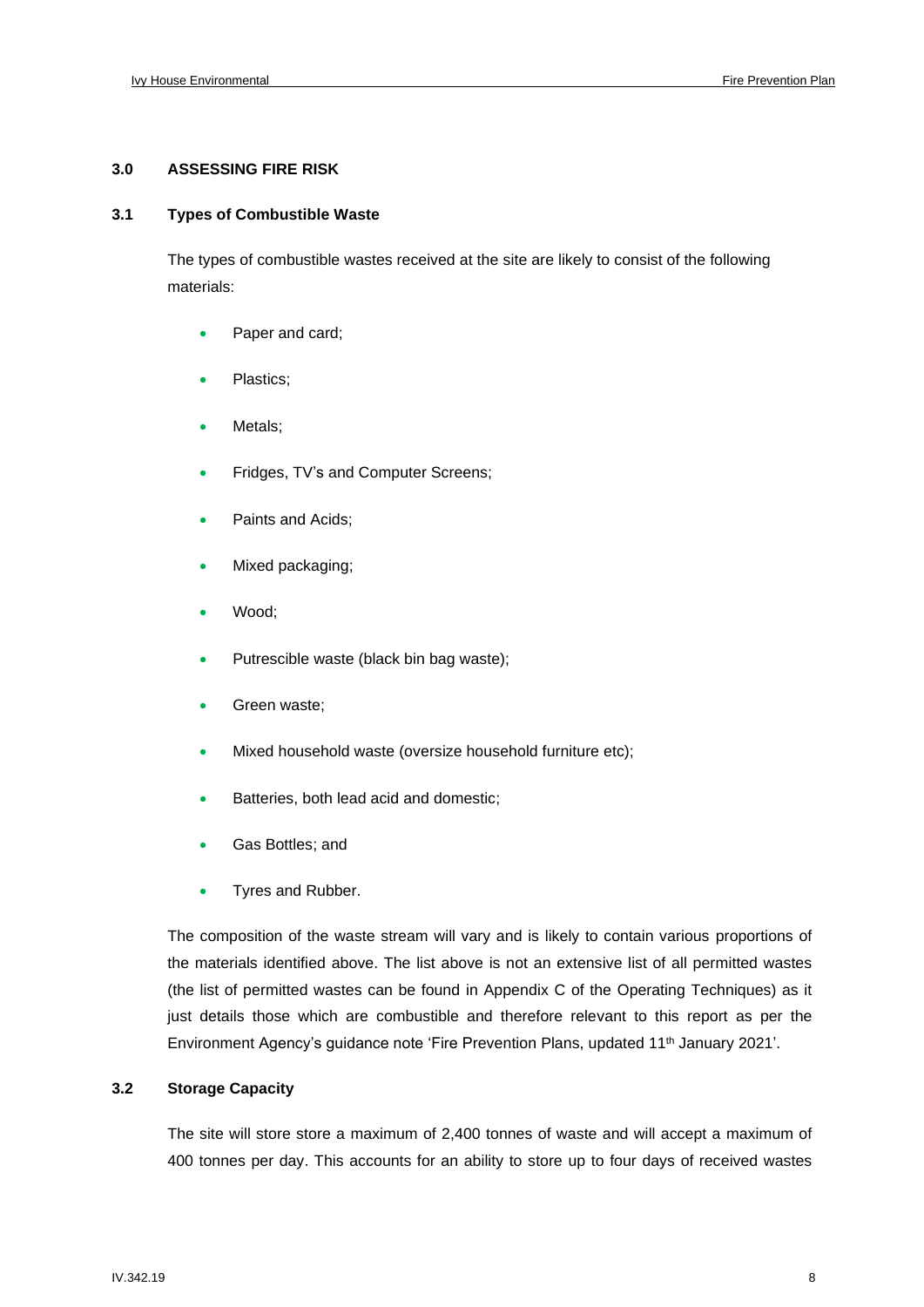and the Operator will aim to turn around all wastes within this timeframe, if possible, although some waste streams may be stored for longer due to the low frequency of acceptance onto site, i.e. gas canisters, etc will be received infrequently and so may be stored on site for up to 6 months. Gas canisters/bottles are not the type of wastes at risk from ignition due to decomposing wastes, therefore sub-surface temperature monitoring is not required. Gas bottles will be stored individually in cages in the gas bottle storage area as shown on the Site Layout Plan, Drawing Number M00460-MAB-00-ZZ-DR-A-1101-S4-P02.

The site will log all incoming wastes (where relevant), it will not be possible to log all incoming wastes to the Recycling and Household Waste Site area, however it will be possible to keep a record of what waste is within this area and what waste is removed for onwards recovery or disposal from this area.

All materials accepted via HGV's will be accompanied by the relevant documentation via transfer or consignment notes and these records are kept within the site office along with remaining storage capacity within the bays, skips and tanks as well as details of pickups to ensure that the site does not stockpile combustible materials for prolonged periods of time.

This enables the site to be able to ensure that they comply with the storage times within the application and to ensure that the 'first in, first out' principal is adhered to. Storage areas for received materials are as shown on the site layout drawing. The anticipated quantities of combustible materials are listed in Table 3 below.

| <b>Material</b>        | <b>Storage Location</b><br>and Storage Method                                        | <b>Maximum Volume</b><br>$\textsf{(m}^3\textsf{)}$ | <b>Maximum</b><br>storage time |
|------------------------|--------------------------------------------------------------------------------------|----------------------------------------------------|--------------------------------|
| Paper and<br>Cardboard | Household Recycling<br>Centre - Skip                                                 | 31                                                 | <3 months                      |
| <b>Plastics</b>        | <b>Household Recycling</b><br>Centre - Skip                                          | 31                                                 | <3 months                      |
| Metals                 | <b>Household Recycling</b><br>Centre - Covered<br>Skip                               | 34                                                 | <3 months                      |
| <b>WEEE</b>            | <b>Household Recycling</b><br>Centre - Canopied<br>Area                              | 52                                                 | <3 months                      |
| Liquid waste           | <b>Household Recycling</b><br>Centre - Tanks,<br>Canopied Area                       | 3                                                  | <3 months                      |
| <b>Textiles</b>        | <b>Household Recycling</b><br>Centre - textile bin,<br>enclosed                      | 5                                                  | <3 months                      |
| Wood                   | <b>Household Recycling</b><br>Centre and Bulking<br>Area - Covered Bays<br>and Skips | 210                                                | <3 months                      |

| Table 3: Anticipated Quantities of Combustible Materials (Per Bay) |  |  |
|--------------------------------------------------------------------|--|--|
|                                                                    |  |  |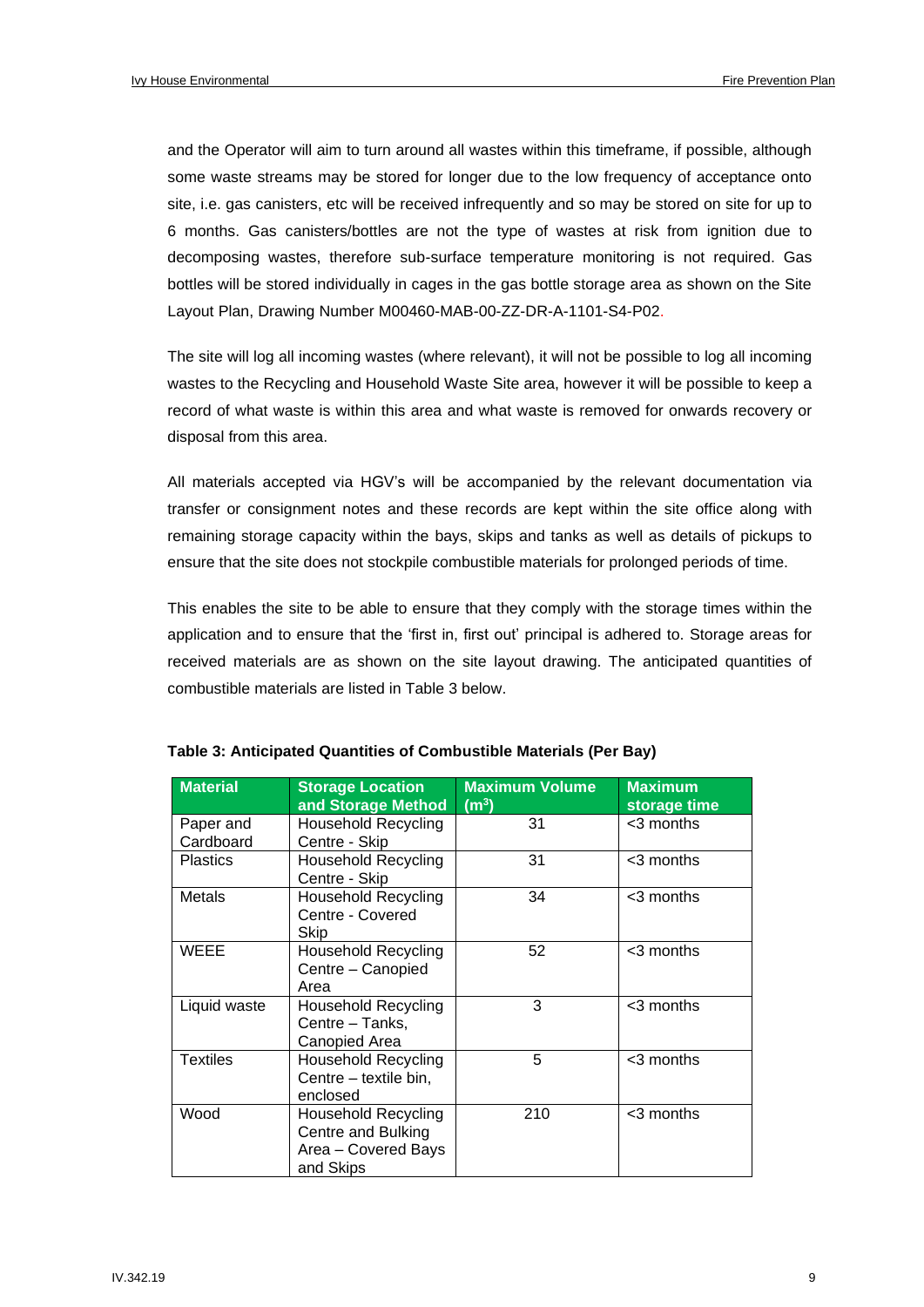| Residual             | Bulking Area -             | 265 | <3 months    |
|----------------------|----------------------------|-----|--------------|
| Wastes               | Covered Bay                |     |              |
| Green Waste          | Bulking Area and           | 295 | <3 months    |
|                      | <b>Household Recycling</b> |     |              |
|                      | Centre - Covered           |     |              |
|                      | Bay and skip               |     |              |
| General              | <b>Household Recycling</b> | 31  | $<$ 3 months |
| Waste                | Centre - Covered           |     |              |
|                      | Bay                        |     |              |
| <b>Batteries</b>     | <b>Household Recycling</b> | 3   | $<$ 3 months |
|                      | Centre - Container,        |     |              |
|                      | Canopied Area              |     |              |
| <b>Gas Canisters</b> | <b>Household Recycling</b> | 20  | $<$ 6 months |
|                      | Centre - Canopied          |     |              |
|                      | Area                       |     |              |
| Tyres and            | Household Recycling        | 31  | $<$ 3 months |
| Rubber               | Centre - Skip              |     |              |

#### **3.3 Amounts of Waste Received Daily**

The maximum storage availability for each combustible waste type is listed in Table 3 above. It shows that the maximum pile size is the green waste heap which is  $295 \, \text{m}^3$ . The total amount of waste that can be accepted on site each day is 400 tonnes, given a very conservative conversation factor of 1 tonne/ $m<sup>3</sup>$  to allow for compaction of waste (normal mixed commercial and industrial waste would have a conversion of 0.8 tonne/ $m<sup>3</sup>$ ), the total volume of waste on site at any one time will be no more than  $2,400$  m<sup>3</sup> or  $2,400$  tonnes. Bay dimensions are laid out in the Dimensional Assessment Waste Piles Drawing Number M00460-MAB-00-ZZ-DR-A-1102-S4-P03.

#### **3.4 Causes of a Fire**

With reference to EA guidance, it is considered that the potential causes of fire at the site are as follows:

- self-combustion of received and processed waste materials (e.g. chemical oxidation, microbial decomposition);
- plant or equipment failure;
- electrical faults;
- naked lights;
- discarded smoking materials;
- hot works, e.g. welding, cutting;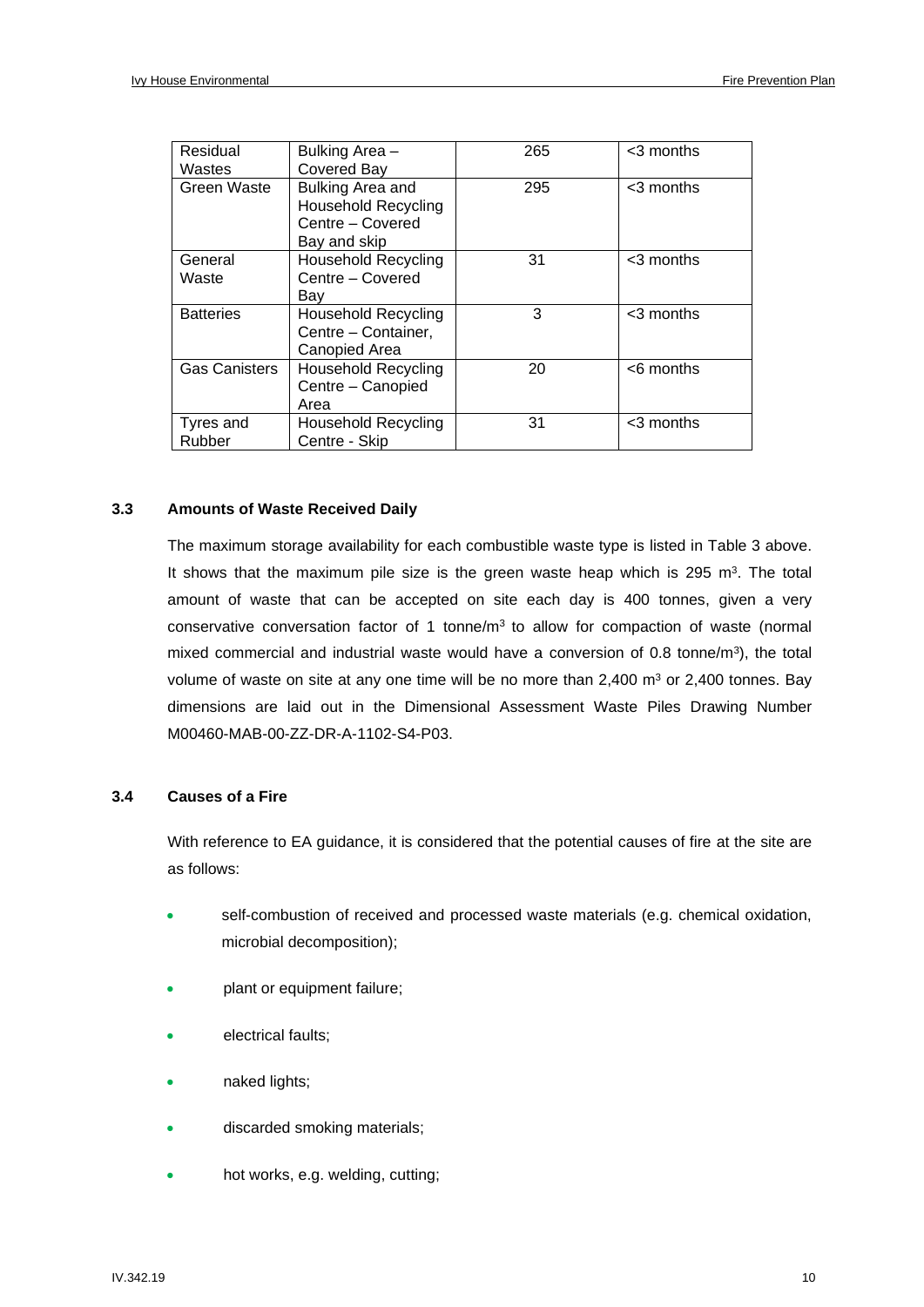- industrial heaters;
- hot exhausts;
- damaged/exposed electrical cables;
- neighbouring sites activities;
- sparks from loading buckets; and
- ignited materials received at the site.

Any of the causes detailed above has the potential to ignite waste materials upon the site although the separated fractions consisting of wood, green waste, paper, cardboard, tyres/rubber and plastics are recognised as having the highest potential combustibility.

The likelihood of fire on the site is directly proportionate to the suitability of control systems in place through the Operator's Environmental Management System. The procedures for the reduction of fire risk are discussed in detail in Section 4 of this report and it is considered that through the implementation of the control measures discussed within this document that the likelihood of fire on site is considered low.

The consequences of a fire are discussed below with mitigation measures detailed further in Section 4.

#### **3.5 Effect of a Fire**

#### **Source/Pathway**

The effects of a fire may be both immediate and long term, presenting a significant burden for the Operator and regulatory agencies. The potential causes of a fire have been outlined within Section 3.4 above and are reviewed below with reference to EA guidance and provide an assessment of the source and potential pathway for pollution:

- firewater run-off transporting pollutants to surface water and groundwater;
- thermal radiation harming nearby properties and residents leading to fire spread;
- creation of hazardous waste by the fire and impacts of fire-fighting;
- explosions and projectiles harming sensitive receptors and spreading the fire to unaffected areas;
- transport disruption resulting from road and rail closures;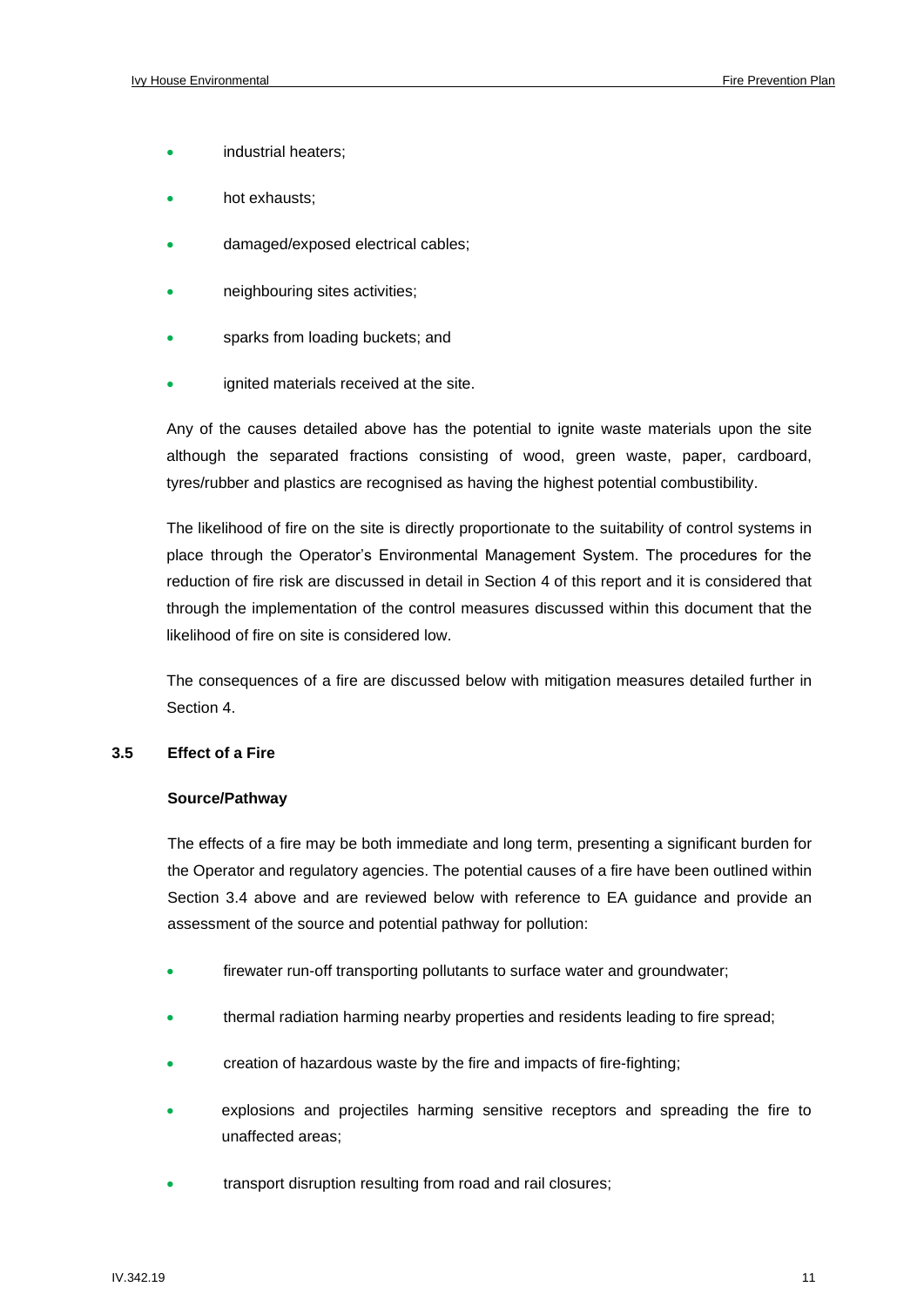- nuisance from smoke, odour and particulates through the air; and
- threat to life and property.

#### **Receptors**

Sensitive receptors within 1000m of the facility have been identified in Table 4 below as is consistent with the Environment Agency's 'Fire Prevention Plan', updated 11<sup>th</sup> January 2021.

| ID on the<br><b>Receptor</b><br><b>Plan</b> | <b>Receptor</b>                                                    | <b>Direction from</b><br><b>Operational</b><br><b>Area</b> | <b>Minimum</b><br><b>Distance from</b><br>proposed<br>permit<br>boundary (m) |
|---------------------------------------------|--------------------------------------------------------------------|------------------------------------------------------------|------------------------------------------------------------------------------|
|                                             | Designated ecological habitats e.g. Ramsars, SAC, SPA, SSSI        |                                                            |                                                                              |
| $\overline{\phantom{a}}$                    |                                                                    |                                                            |                                                                              |
|                                             | Other Designations e.g. National Parks, ANOB, World Heritage Sites |                                                            |                                                                              |
| $\blacksquare$                              |                                                                    |                                                            |                                                                              |
|                                             | Historic buildings / listed buildings / archaeological sites       |                                                            |                                                                              |
| $\blacksquare$                              |                                                                    |                                                            |                                                                              |
|                                             | <b>Domestic Dwellings</b>                                          |                                                            |                                                                              |
| 1                                           | <b>Marriot Drive</b>                                               | <b>NW</b>                                                  | 722m                                                                         |
| $\overline{2}$                              | <b>Milestone Close</b>                                             | <b>NW</b>                                                  | 827m                                                                         |
| 3                                           | <b>Braymish Close</b>                                              | <b>NW</b>                                                  | 815m                                                                         |
| $\overline{4}$                              | Harborough Road                                                    | <b>NW</b>                                                  | $\overline{7}50m$                                                            |
| $\overline{5}$                              | New Road                                                           | <b>NW</b>                                                  | 911m                                                                         |
| $\overline{6}$                              | Fairway                                                            | <b>NW</b>                                                  | 960m                                                                         |
| $\overline{7}$                              | <b>Birdie Close</b>                                                | <b>NW</b>                                                  | 915m                                                                         |
| 8                                           | <b>Wentworth Close</b>                                             | W                                                          | 950m                                                                         |
|                                             | <b>Schools, Shops, Commercial and Industrial</b>                   |                                                            |                                                                              |
| 9                                           | Kibworth Golf Club                                                 | SW                                                         | 443m                                                                         |
| 10                                          | <b>Beech Tree Bunnies</b>                                          | <b>SSE</b>                                                 | 768m                                                                         |
| $\overline{11}$                             | <b>Unnamed Farm</b>                                                | $\overline{\text{SW}}$                                     | 300m                                                                         |
| 12                                          | Kibworth Gun Club                                                  | $\overline{\text{SE}}$                                     | 500m                                                                         |
| $\overline{13}$                             | <b>Premier Music International</b>                                 | <b>NW</b>                                                  | 500m                                                                         |
| $\overline{14}$                             | <b>ACI Financial</b>                                               | <b>NW</b>                                                  | 487m                                                                         |
| 15                                          | <b>Readicut Crafts</b>                                             | <b>NW</b>                                                  | 470m                                                                         |
| 17                                          | <b>Total Community Care</b>                                        | <b>NW</b>                                                  | 487m                                                                         |
| $\overline{18}$                             | <b>UK Property Finance</b>                                         | <b>NW</b>                                                  | 493m                                                                         |
| 19                                          | <b>Cornerstone Tax Advisors</b>                                    | <b>NW</b>                                                  | 501m                                                                         |
| 20                                          | Jefferson Payroll Bureau                                           | <b>NW</b>                                                  | 510m                                                                         |
| $\overline{21}$                             | Secured-Ioans.co.uk                                                | <b>NW</b>                                                  | 496m                                                                         |
| $\overline{22}$                             | <b>Creative World of Crafts</b>                                    | <b>NW</b>                                                  | 508m                                                                         |
| 16                                          | <b>CLA UK</b>                                                      | <b>NW</b>                                                  | 519m                                                                         |
| $\overline{24}$                             | Crouch Recovery                                                    | <b>NW</b>                                                  | 531m                                                                         |
| $\overline{25}$                             | Dynamic Wealth                                                     | <b>NW</b>                                                  | 561m                                                                         |
| 26                                          | Farleys                                                            | NW.                                                        | 625m                                                                         |
| 27                                          | <b>Spenders Motorcycles</b>                                        | <b>NW</b>                                                  | 653m                                                                         |
| $30\,$                                      | Allotments                                                         | N                                                          | 50 <sub>m</sub>                                                              |
| 29                                          | Kemps Clothing                                                     | <b>NW</b>                                                  | 850m                                                                         |
| 28                                          | Horsewear House Ltd                                                | <b>NW</b>                                                  | 684m                                                                         |
| 23                                          | <b>DD</b> Automotive                                               | <b>NW</b>                                                  | 646m                                                                         |
|                                             | <b>Highway, Minor Road and Railway</b>                             |                                                            |                                                                              |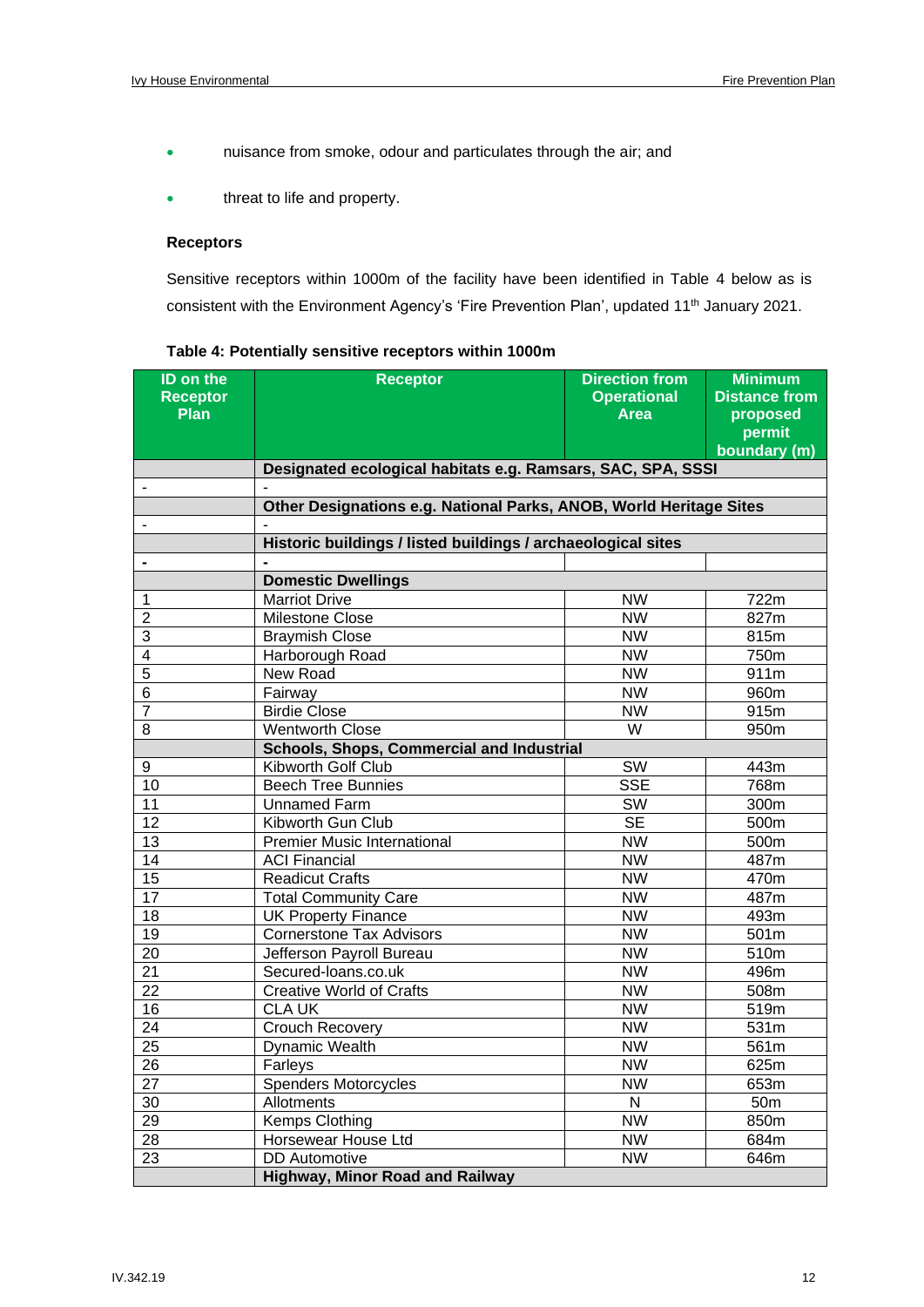| 32 | Harborough Road (A6)                                                       | S         | 10 <sub>m</sub>  |  |  |  |
|----|----------------------------------------------------------------------------|-----------|------------------|--|--|--|
| 33 | W Langton Road                                                             | N         | 125m             |  |  |  |
| 34 | Railway                                                                    | N         | 18 <sub>m</sub>  |  |  |  |
|    | <b>Farmland</b>                                                            |           |                  |  |  |  |
| 31 | Farmland                                                                   | W         | 14m              |  |  |  |
| 31 | Farmland                                                                   | N         | 36m              |  |  |  |
| 31 | Farmland                                                                   | E         | 30 <sub>m</sub>  |  |  |  |
| 31 | Farmland                                                                   | S         | 20 <sub>m</sub>  |  |  |  |
| 31 | Farmland                                                                   | <b>SE</b> | 65 <sub>m</sub>  |  |  |  |
|    | <b>Local Wildlife Sites</b>                                                |           |                  |  |  |  |
|    |                                                                            |           |                  |  |  |  |
|    | <b>Protected Species</b>                                                   |           |                  |  |  |  |
|    |                                                                            |           |                  |  |  |  |
|    | <b>Protected Habitats</b>                                                  |           |                  |  |  |  |
|    |                                                                            |           |                  |  |  |  |
|    | <b>Surface Water</b>                                                       |           |                  |  |  |  |
| 35 | Langton Brook                                                              | S         | 950 <sub>m</sub> |  |  |  |
| 36 | Drainage Channel flowing into the                                          | NE        | 10 <sub>m</sub>  |  |  |  |
|    | Langton Brook                                                              |           |                  |  |  |  |
|    | <b>Groundwater (sensitivity)</b>                                           |           |                  |  |  |  |
|    | In accordance with the MAGIC website, the site is not within a Groundwater |           |                  |  |  |  |
|    | Protection Zone.                                                           |           |                  |  |  |  |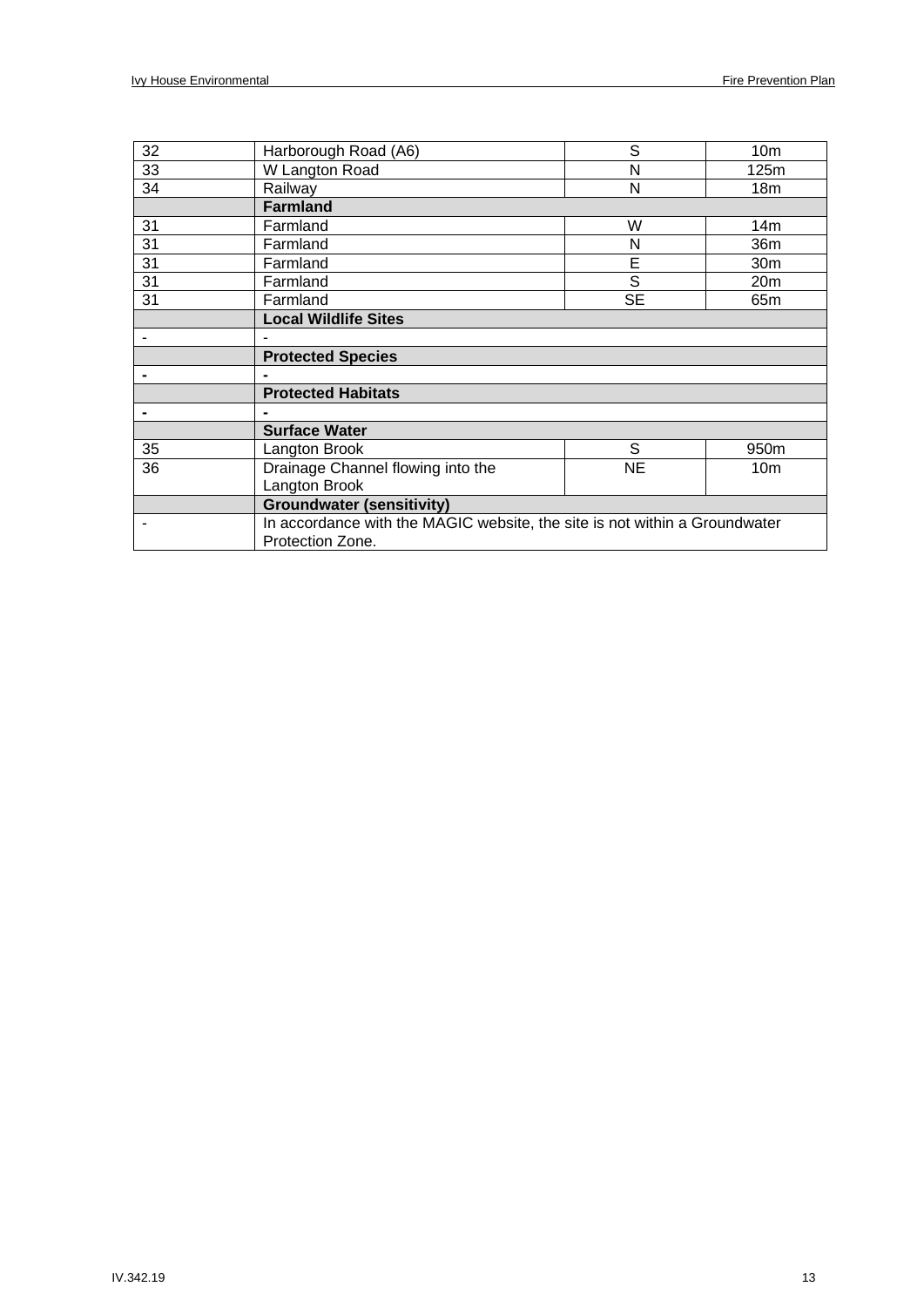#### **4.0 FIRE RISK REDUCTION**

#### **4.1 General Site Procedures**

**Arson or vandalism** – Site security will ensure that unauthorised access to the site is not allowed, both during the working day and outside of normal working hours. The site will be fully enclosed with a lockable gate which is kept closed and locked outside of working hours. The site will have CCTV cameras located at the gates and at strategic points around the site to prevent vandalism and arson. All public vehicles will be meet at the Greeting Area by an authorised member of staff, while all other visitors are required to report to the office to sign in. Any unauthorised visitors found on site are challenged and asked to sign in or leave.

**Plant or equipment failure** – A documented regular maintenance and inspection programme will be operated for all site areas including site machinery. All plant and equipment will be subject to regular maintenance and will be operated in accordance with manufacturers specifications. Plant and equipment will be stored within the 'equipment storage area' which is located well away from waste piles. All site vehicles will be equipped with fire extinguishers and firefighting material. Fire extinguishers and soil/sand etc will be kept at strategic locations around the site. At the end of each day, plant and equipment is stored within a dedicated area away from waste storage areas. All plant and machinery will be inspected daily for leaks. The site will be inspected at the end of each working day to allow for any leaks within working areas to be identified and remedied. Soils or sand which is available on site can be used to soak up spillages, allowing for spilled materials to be easily scooped up and removed to the quarantine area to await removal to an appropriately designated facility.

**Electrical Faults** – All electrical equipment will be routinely checked by an approved competent person (PAT tester as well as an electrician) this will occur yearly. All equipment will be replaced when and as required and will be operated strictly in line with manufacturer's instructions. In the event of any electrical faults, the site will call out a registered electrician who will investigate the cause of the problem and will repair any electrical systems when and as needed.

**Naked lights** – There are no naked lights on site.

**Discarded smoking materials** – The Operator will enforce a "No Smoking Policy" on all areas where waste will be received and stored. A designated smoking area will be available on site. This will be located near or within the car park as shown on the Site Layout Plan, Drawing Number M00460-MAB-00-ZZ-DR-A-1101-S4-P02.

**Hot works** – Staff or contractors will follow approved safe working practices when undertaking hot working (e.g. cutting and welding) and will ensure that this is undertaken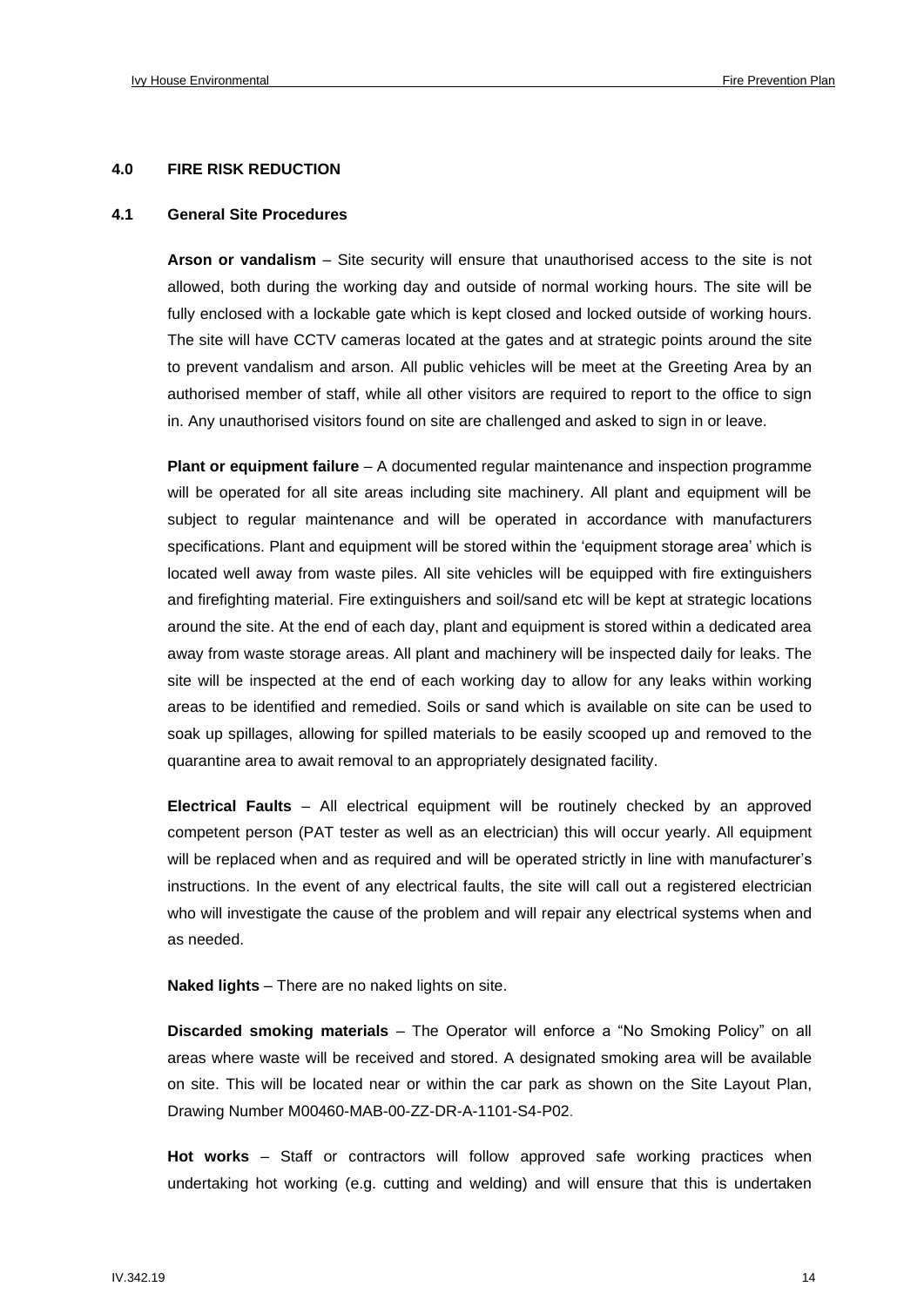away from areas where waste is being stored when possible. Safe working practices will include undertaking hot works away from combustible materials (or removing combustible materials from the area where the hot works will take place), employing two-man teams, maintaining awareness of works going on within the site, ensuring that fire extinguishers are available and ensuring that only those who are appropriately trained will be authorised to carry out hot works.

In addition, a permit to work will be generated and signed off before any hot works start. There will be a fire watch on site when undertaking hot works, consisting of a two-man team, one to do the works, one to keep watch during the works. Once hot works are completed there will be a period of a two-hour watching brief for any signs of fire. In addition, the Recycling Operatives present on site during the working day will be able to carry out fire watches as part of their daily routine.

**Industrial heaters** – The site does not use industrial heaters.

**Hot exhausts** – All site vehicles will be fitted with fire extinguishers and operatives/drivers will be trained in their use. Site vehicles will not be left idling immediately adjacent to stockpiles of combustible materials to reduce the risk of auto ignition from hot exhaust gases. The meet and greet staff will advise members of the public to turn off engines when unloading wastes into the relevant skips. At the end of the working day, mobile plant and vehicles will be parked within a dedicated area away from storage areas as shown on Site Layout Plan, Drawing Number M00460-MAB-00-ZZ-DR-A-1101-S4-P02. This will minimise the potential for fires from hot or overheated plant/vehicles. In addition, all machinery will be checked to ensure that no loose waste falls onto hot exposed metalwork. Recycling Operatives will also keep a watching brief for fire during all operational hours as part of the daily routine and at the end of each working day.

**Open burning (on site or adjacent sites)** – Waste will not be burnt within the site boundary.

**Cleaning of Equipment –** Cleaning will occur in accordance with the manufacturer's guidance for all plant and equipment. As stated in the Environmental Risk Assessment in the application, cleaning will take place in accordance with the sites Environmental Management System. The EMS outlines that plant and equipment will be cleaned when it is deemed necessary and at the end of the working day.

**Damaged or exposed electrical cables** – All onsite electrics are installed and tested by a qualified engineer. As part of housekeeping and general maintenance, any exposed or damaged cables are reported to the Recycling Operatives or Area Supervisor immediately and action is taken accordingly.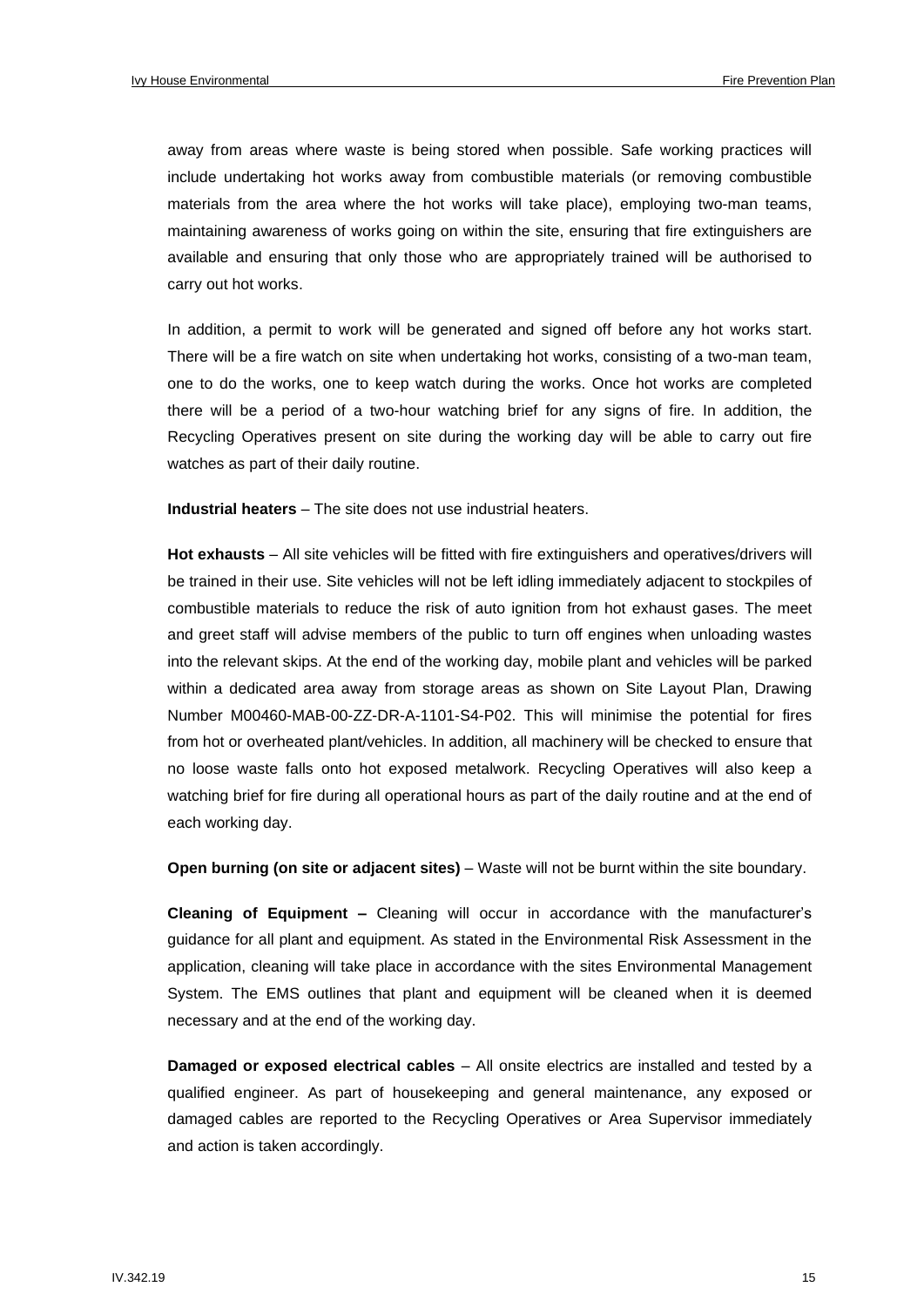**Reactions between incompatible materials** – All material is stored in accordance with health and safety legislation. Any fuels or oils which are used for maintenance purposes are stored appropriately as shown on the site layout plan, diesel will be stored within a diesel cage and is appropriately bunded, oils are stored within double skinned tanks as shown on Site Layout Plan, Drawing No. M00460-MAB-00-ZZ-DR-A-1101-S4-P02.

**Neighbouring site activities** – Due to the location of the site, the nearest neighbour which could impact on the site in the event of an offsite fire is a farm which is located approximately 336m southwest of the site boundary. Due to the fire prevention measures which include CCTV cameras, it is considered that due to the location of the activity, even in the event of a fire, it could not impact on the nearby farm.

**External Heating and Sources of Ignition –** During hot weather, additional care will be taken to monitor stockpiles. No sources of ignition such as naked flames and space heaters are to be located near combustible waste materials. The site will use temperature probes which will monitor stockpiles to ensure that the waste piles remain at an acceptable temperature. Waste will be turned once the temperature reaches  $50^{\circ}$ C to ensure the waste cannot form 'hot spots' and to provide adequate ventilation.

**Sparks from loading buckets** – Material is unloaded directly into the relevant containment, where it may be manually sorted if required and then moved directly to the relevant storage area. The site is fully equipped with fire extinguishers as are all vehicles.

**Incompatible wastes** – Any wastes which are not appropriate to be accepted at the facility i.e. are not within the permitted waste list are either rejected before they are unloaded or are moved to the quarantine area for removal from the site. All combustible materials are stored in accordance with EA guidance as outlined in Table 5 of this report. All bays, skips and tanks/containers are clearly marked as to their contents to avoid incompatible wastes being accidently mixed.

**Hot loads deposited at the site** – A fire quarantine area shall be retained at all times in the event that a 'hot load' is delivered to site or if a 'hot spot' is identified in the stored waste. This area will have an impermeable surface with sealed drainage. LCC may also use existing materials (sands etc) which have been brought onsite to smother hot loads or small fires if these are detected. Any material that does ignite, with permission of the fire department who will state if it is safe to do so, will be moved to the quarantine area so as to extinguish and control fire spread. The site may also move piles of unburnt material, adjacent to a fire, to prevent spread. Details of the location of the quarantine area are provided in the Site Fire Strategy Drawing No. M00460-MAB-00-ZZ-DR-A-1103-S3-P04.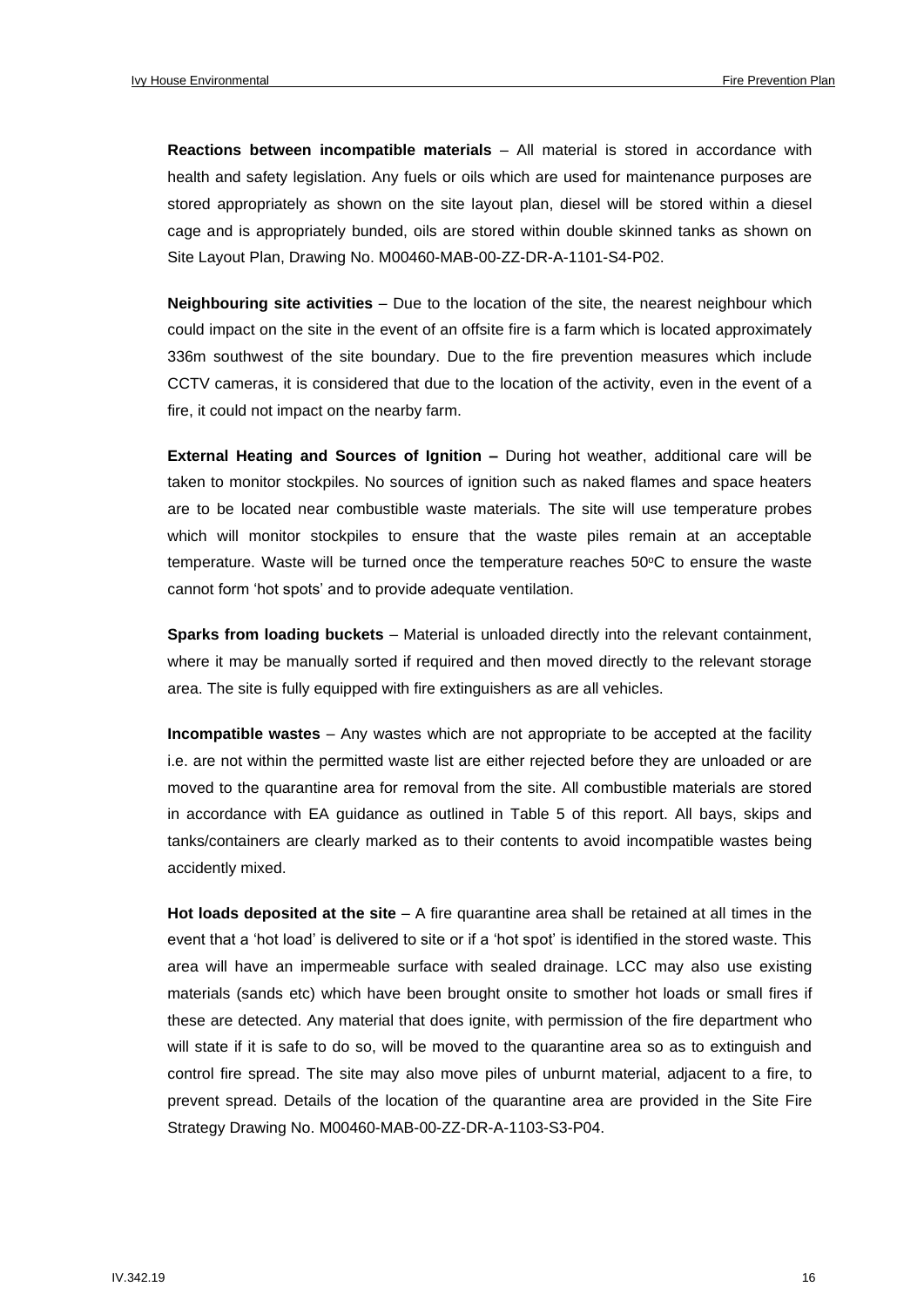As set out in the EA guidance, the size of the quarantine area is sufficient to accommodate 50% of the largest waste pile.

**Self-Combustion -** In order to prevent spontaneous combustion of materials, care will be given to storage arrangements for certain waste types. These shall include green material including wood and wood products, general waste, residual wastes and fines. These materials will be stored in their relevant bays/skips and care will be taken via use of temperature probes (where relevant) and daily inspections to ensure that they do not heat to the point of spontaneous combustion. It is likely that these wastes that are stored within the Bulking Area, if they are to be stored for longer than 5 working days, will be turned regularly (at least daily) to prevent temperature build up.

#### **4.2 Waste Storage and Stock Management**

An inventory of potentially flammable waste materials, and their storage locations, will be kept up to date on site. All storage areas will be clearly marked so as to identify to staff what is contained within these areas to avoid incompatible wastes being placed in the wrong areas. Any staff involved in hot working will be notified of the location of all potentially flammable materials prior to the commencement of works.

It is a condition of the Environment Agency's Fire Prevention Plan guidance that combustible wastes shall be stored for no longer than six months prior to disposal.

Loosely tipped, potentially combustible materials as identified above are stored within separate, clearly marked bays, cages, tanks and skips within the Recycling & Household Waste Site area and within the external Bulking Area as shown on Site Layout Plan, Drawing No. M00460-MAB-00-ZZ-DR-A-1101-S4-P02.

With the exception of WEEE wastes, liquid wastes, batteries and gas canisters, all wastes within the Recycling & Household Waste Site area will be contained within Roll on Roll off Skips and as such, fire separation distances do not apply as the skips will act as fire resistant walls. Note, that the WEEE storage area maintains a 6m distance from other types of wastes, the site boundary and buildings. In addition, the RHWS area will also be provided with fire walls separating the areas housing skips containing combustible wastes as shown on the Fire Strategy Drawing No. M00460-MAB-00-ZZ-DR-A-1103-S3-P04.

Bays located within the Bulking Area will house single waste streams and will boast fire resistant walls which will be resistant for 120 minutes in accordance with Environment Agency Guidance. The fire-resistant walls have been designed to provide separation between wastes and will be 200mm thick. Fire resistant walls for the Bulking Area have been designed so as to provide a 1m headroom between the top of the waste pile and the top of the wall. Fire walls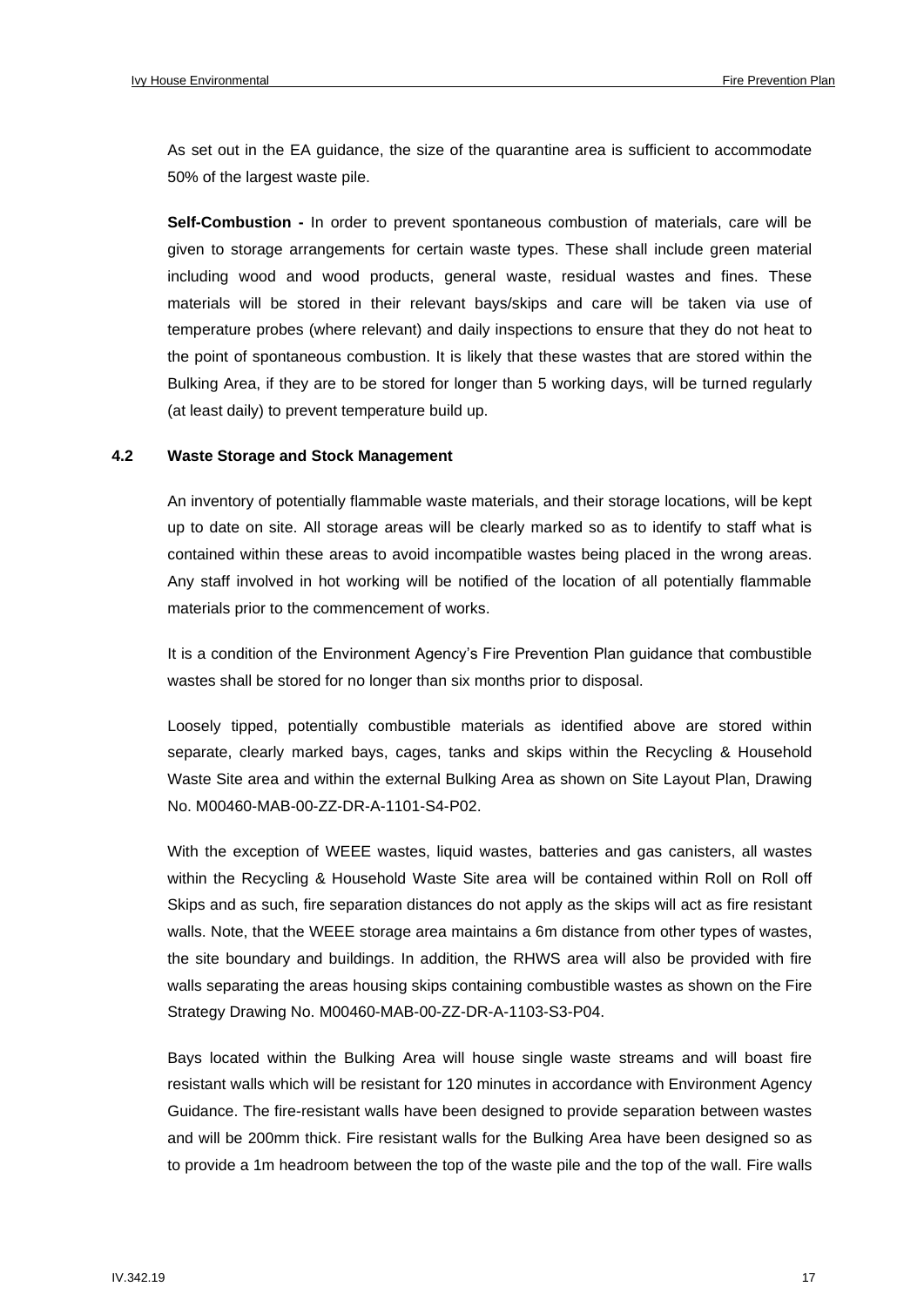within the RHWS area will provide a 0.5m headroom between the top of the container/skip and the top of the wall. This will ensure there is a sufficient headroom so as to prevent a spark accidently 'jumping' the barrier and that fire does not spread to other stockpiles/skips. The location of all fire-resistant walls is shown on the Site Fire Strategy Drawing No. M00460- MAB-00-ZZ-DR-A-1103-S3-P04.

Fire walls within the RHWS area and external bay walls in the Bulking Area will be constructed from 200mm thick concrete panels, and the separation Push/Pull walls in the bays within the Bulking Area will be constructed from Alphablocs, which are made of concrete produced with Carbonate Aggregate. Both were tested for fire resistance and will provide 2 hour fire resistance in accordance with the EA's FPP guidance.

Storage arrangements for all materials will be undertaken with due consideration given to access of fire fighting vehicles. The layout of the site will ensure that access is available to all areas of the site and to fire appliances in the event of a fire. The Recycling Operatives or Area Supervisor will be responsible for maintaining manageable stockpiles on site and ensuring that access is available to all areas of the site for emergency vehicles.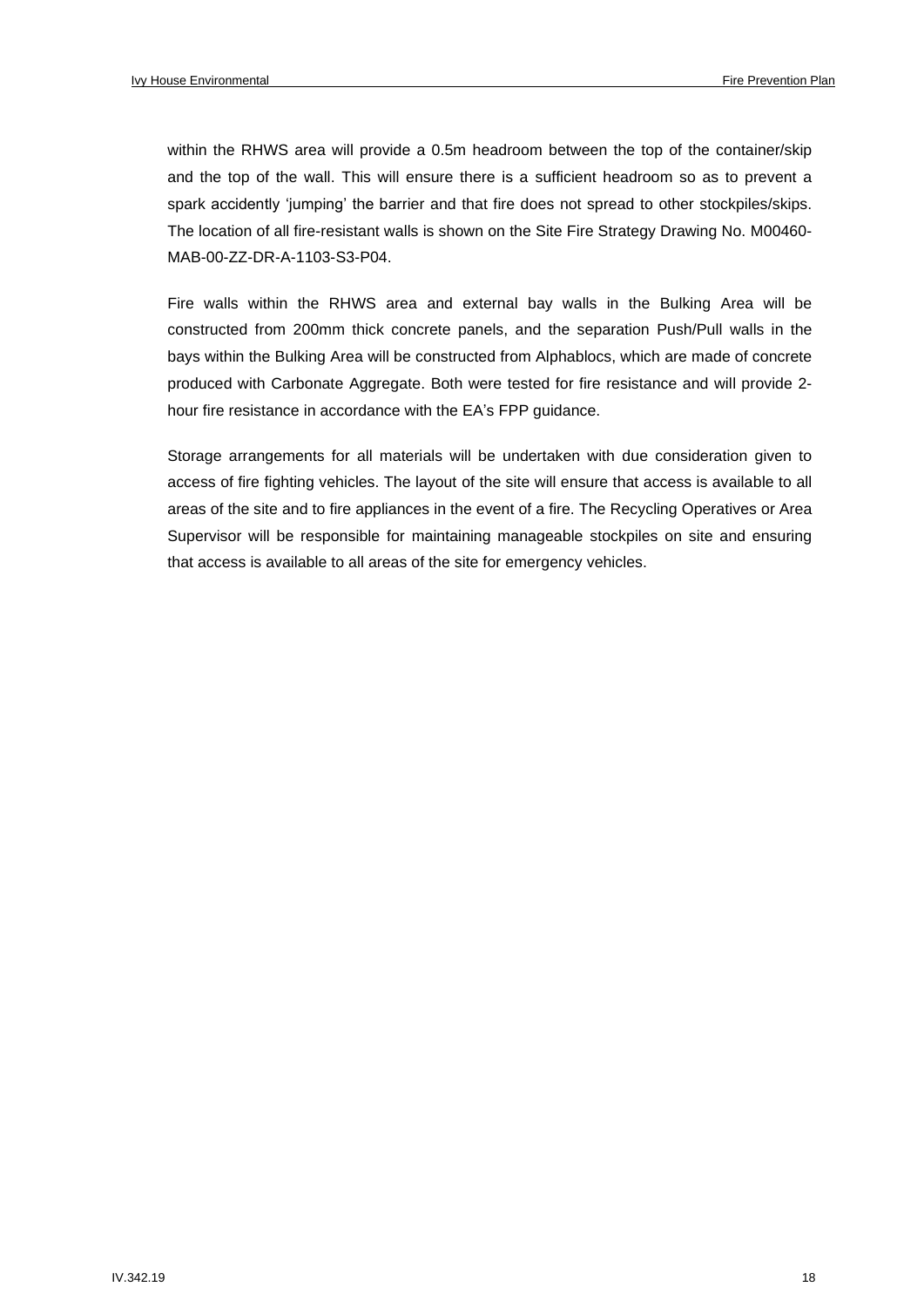#### **5.0 CONTAINING AND MITIGATING THE EFFECTS OF A FIRE**

#### **5.1 Fire Response**

Any fire on site will be treated as an emergency and will be extinguished at the earliest opportunity. If necessary, the Fire Brigade will be summoned.

Firefighting equipment will be located in the site office, in accordance with Fire Regulations. All fire extinguishers shall be clearly marked and tested at appropriate intervals to confirm their integrity. Site operatives will be made aware of their location and trained in their correct use.

The site will utilise water from the fire hydrant at the entrance to the site in the event of a fire. In accordance with Agency guidance the hydrant will be able to provide 1,200 litres per minute per cubic metre of waste. The existing hydrant on site was designed in line with the minimum standards specified for industrial units in "National Guidance Document on the Provision of Water for Firefighting" which should provide 20 litres/second flowrate.

The largest pile size on the site is estimated to be the green waste pile within the Bulking Area which will store a maximum of 295  $m<sup>3</sup>$  of material at any one time, thereby requiring the fire hydrant to be able to deliver a total of  $355 \text{ m}^3$  of water.

In addition to the fire hydrant, the site will have dedicated attenuation tank which will collect all site surface water. This tank will have a twofold purpose; to provide additional water in the event of a fire, and to provide a central drainage point for any firefighting water to be collected. The underground attenuation tank will be fitted with a shutoff valve to prevent discharges to the environment. This water will be tested before being released from site (either to the stormwater system if acceptable, or tankered off site for onwards treatment or disposal).

In the event of a fire at the site, the following procedure will be implemented:

i) Raise the alarm;

ii) Cordon off the area, clearing employees to a safe area and prevent any further access to the site. Conduct a check to ensure that all persons present on the site are safe and accounted for;

iii) Attempt to control the fire using the appropriate appliances on site. If the fire is small use mobile plant and attempt to separate the burning material from other waste. Contact the Fire Brigade on 999;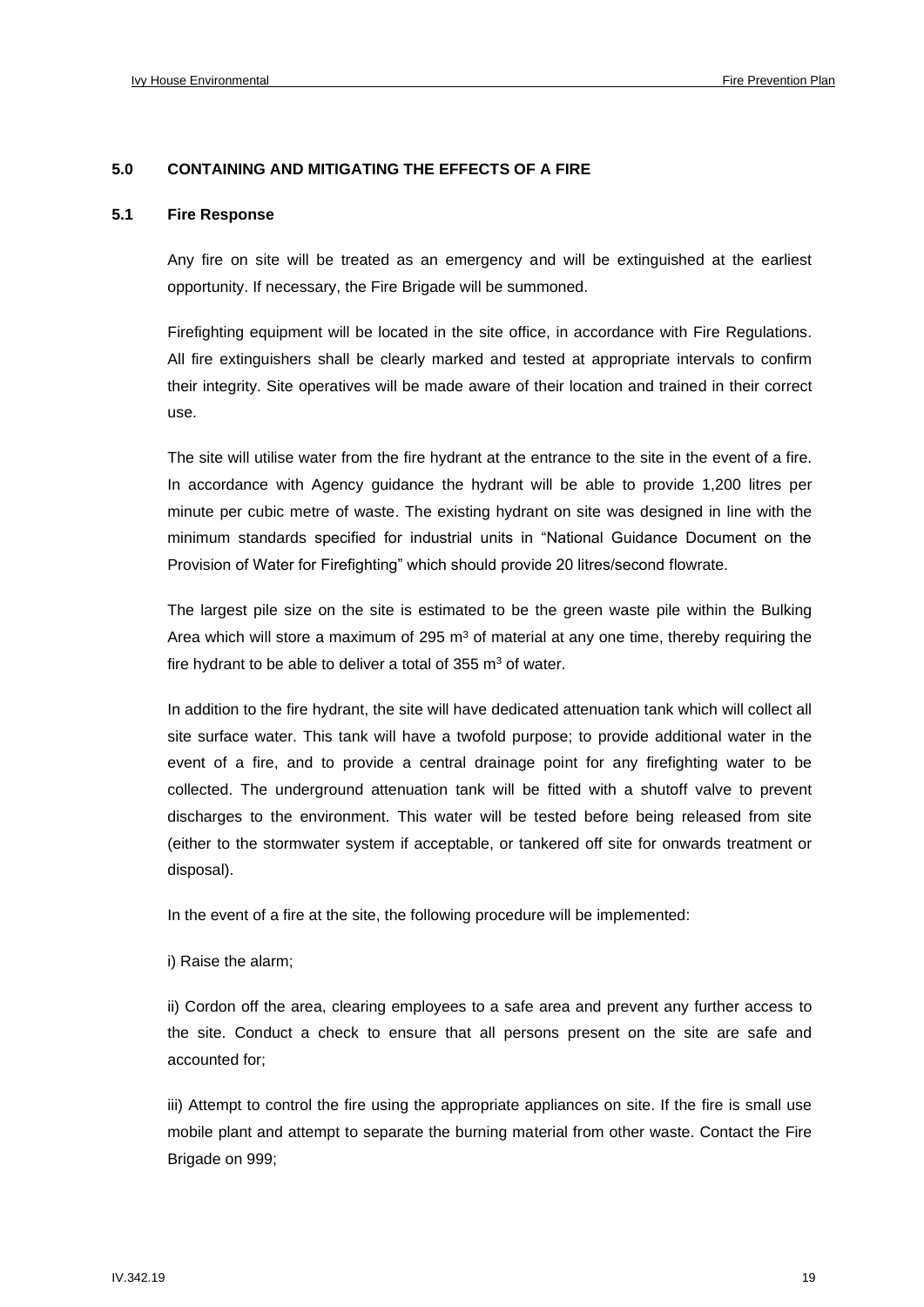iv) When practicable and safe to do so, inform the Environment Agency of the incident in accordance with the conditions of the Environmental Permit;

v) Report the situation to the Fire Brigade on their arrival;

vi) Close all surface water drainage outlets from the site;

vii) Collected firewater to be retained within the site boundary via the internal water retention system and will be contained within the sites attenuation tank;

viii) Once the fire has been extinguished, seek the advice of the Fire Brigade on future precautionary action; and

ix) Record all details in the site diary.

The Recycling Operatives will act upon the advice issued by the Local Fire Service in the event of a fire. The decision as to whether a controlled burn is suitable in any instance of an outbreak of a fire will be at the discretion of the Local Fire Service.

Following a fire, unburned material will be separated from burnt material using on site plant to prevent combustion or contamination of the unburnt material. This will occur as soon as is feasible.

Any incidents of fire will result in the accumulation of fire residues. It will be the responsibility of the Area Supervisor to arrange for the safe disposal of the fire residues. A shovel will be used to collect the residues. This will then be treated as 'non-compliant waste' for disposal at an appropriately permitted facility.

The following table provides relevant contact details for individuals and relevant authorities in the event of a fire at the facility.

| <b>Company</b>                          | <b>Position</b>                                            | <b>Name</b> | <b>Telephone</b><br><b>Number</b> | <b>Email</b> |
|-----------------------------------------|------------------------------------------------------------|-------------|-----------------------------------|--------------|
| Leicestershire<br><b>County Council</b> | Out of Hours Number                                        | Emergency   | 0116 255 1606                     |              |
| Leicestershire<br><b>County Council</b> | Area<br>Supervisor/Technically<br><b>Competent Manager</b> |             |                                   |              |
| Environment<br>Agency                   | Local Area Officer                                         |             | 0370 850 6506                     |              |
| <b>Local Fire Service</b>               |                                                            | Emergency   | 999                               |              |

#### **Table 6: Emergency Contact Details**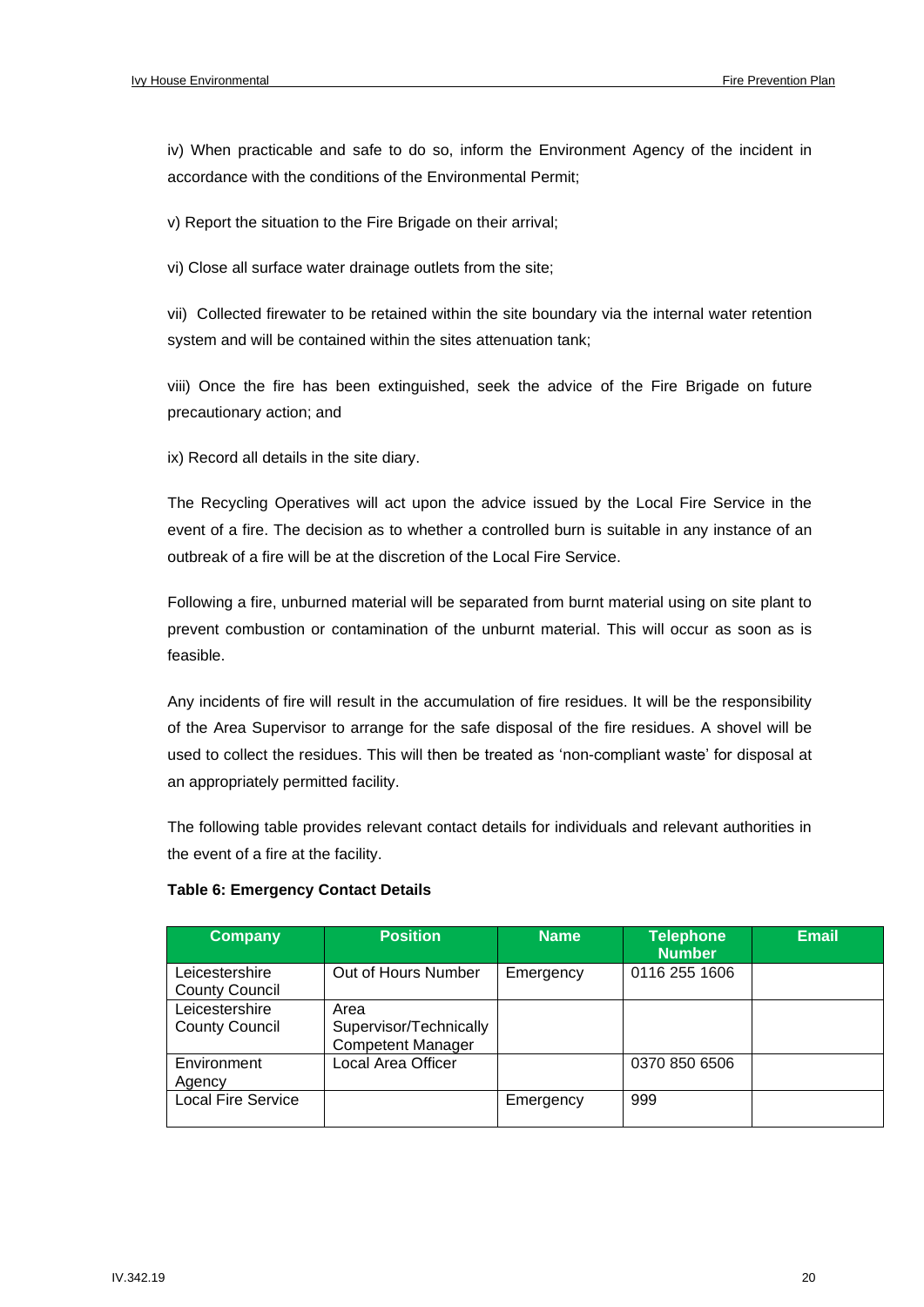#### **5.2 Detection of fire**

As the site does not have a building there is no requirement to install an automated fire detection system at the site.

The site will rely on regular fire watches being carried out on site as a means of detecting any potential fires. A Recycling Operative will be designated daily to carry out fire watches in the RHWS area and the Bulking Area. The fire watch will include the inspection of all skips and waste storage areas within the RHWS site for any signs of overheating and fire, as well as the bays within the Bulking Area. The fire watch will also include inspection of any mobile plant and equipment used on site. In addition, all Recycling Operatives present on site will be briefed and trained to keep a watching brief for fire during all operational hours as part of the daily routine.

If the waste will be stored for longer than 3 months within the Bulking Area or RHWS (this is highly unlikely given the 5-day turnaround of waste within the RHWS area) the fire watch will include temperature monitoring of relevant waste piles using temperature probes.

In addition to the above, there will be a fire watch carried out at the end of the working day, including any temperature monitoring, if required, and at the start of operations when the site opens the next day.

#### **5.3 Suppression of fire**

In the event of fire, the site will follow the procedures described in section 5.1 above. In case of a small fire the Recycling Operatives will use the fire extinguishes to suppress the fire. In case of a larger fire occurring on site, the fire will either be contained within the skip in the RHWS area, or in case of the Bulking Area a fire will be contained within the bays which are equipped with firewalls.

All wastes within the RWHS area are stored either within enclosed compactor containers, skips, or in the case of WEEE waste, in a designated area with a 6m separation distance from other wastes. In addition, when a fire is detected, and if it is safe to do so, the Recycling Operatives will move the waste to the fire quarantine area using the equipment available on site.

#### **5.4 Fire Water**

Fire water will be contained on site within a sealed drainage system with an underground attenuation tanks with shut off valves closed to ensure that water does not leave the site. The total capacity of the tanks is 415 m<sup>3</sup>, which is considered sufficient to contain firewater in a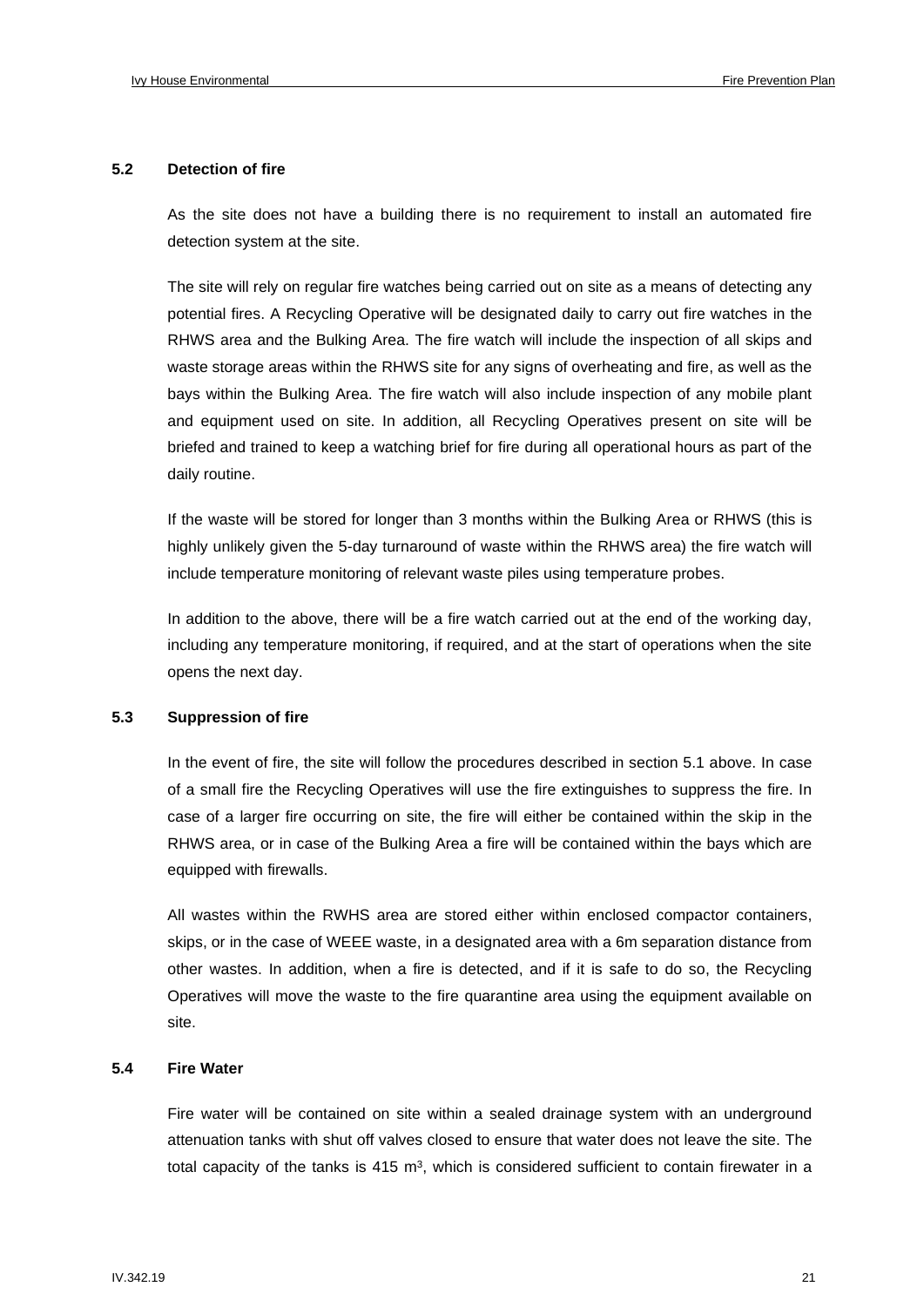worst-case scenario of the biggest pile catching fire. All areas where waste will be stored will benefit from impermeable surfacing and an engineered drainage system.

The site's underground storage tanks can also be used as additional firefighting water in the event of a fire. Water will be pumped out of the tank to suppress the fire and will then drain back to the tank, as is normal practice on waste sites. After a fire event, tanks will be pumped out and the water removed to a suitable site for onwards treatment/disposal, or if after testing, the water quality is of sufficient standard, it may be discharged to the drainage channel which leads to the Langton Brook. As the entire yard is provided with an impermeable concrete surface there is no risk of contamination to ground or groundwater.

Advice will be sought from the Local Fire Service as to the suitability of the use of inflatable bunds and booms to prevent the run off of potentially hazardous firewater. Drain mats will be used where possible to block drains to prevent the ingress of fire water.

#### **5.5 Site Access and Neighbouring Properties**

The Operator will ensure that the site is accessible at all times. The site entrance will be kept clear, and machinery and plant will be parked in a secure parking area, not blocking the access to the site or areas around where waste is stored. The contact details for out of hours are provided in Table 6 to ensure that the site management staff are contactable at all times.

In the event of a fire, it is understood that the fire service can access any property as required to control and extinguish the fire.

The site is located within a rural location with no residential properties within 500m and no commercial properties within 300m. The site will be accessed directly from the A6 – Harborough Road and will be designed to be operational 12 hours a day 7 days a week (with the exception of Christmas Day, Boxing Day and New Year's Day). It is not considered that there would be any issues with accessing the site or the neighbouring sites in the event of a fire.

#### **5.6 Reporting and Communication**

In the event of a fire, communication with local businesses and residents identified in the sensitive receptor table above will be undertaken to reduce any environmental damage and risks to human health associated with smoke and dust.

The local Fire Service and Environment Agency will be informed of the incident using the contact details provided in Table 6 above.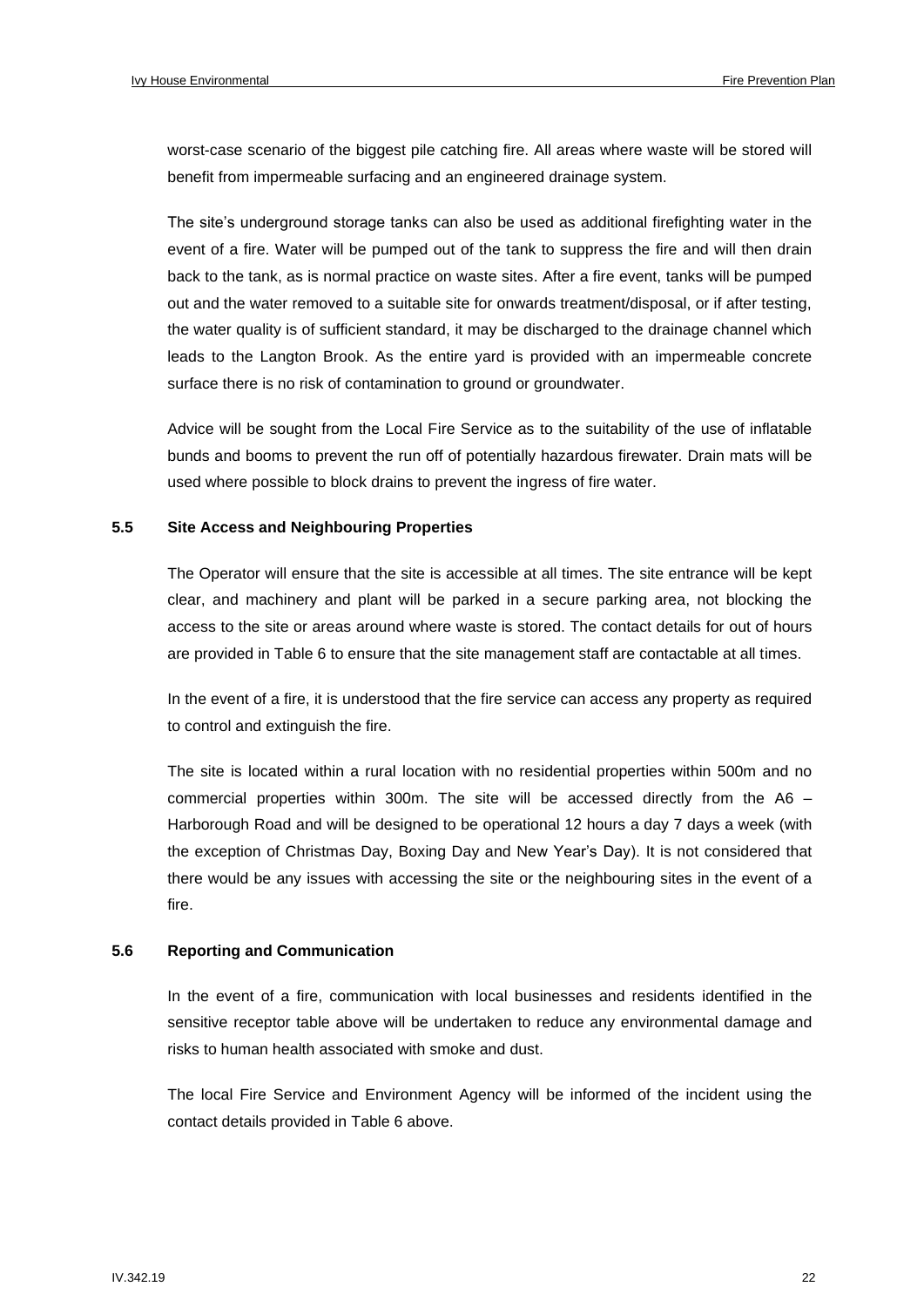#### **5.7 Recording**

The incident would be recorded in the relevant section of the company's EMS and in the Site Diary.

#### **5.8 Actions following a fire**

Further to a fire on site, and upon safe re-commissioning of all plant and equipment, an investigation will be undertaken internally as to the cause of the fire and any future preventative measures to ensure that there is no re-occurrence.

This Fire Action Plan will be reviewed following this investigation to ensure that lessons learnt are documented and implemented in the future. Any new policies and procedures will be documented within this plan and the Environmental Management System.

Any new training requirements for site personnel will be implemented following this investigation however this is not intended to negate the requirement for ongoing training in how to reduce the risk of fire on site.

Waste suppliers will be notified via telephone that wastes will not be able to be accepted at the site and will be diverted to the Operators other Household Waste Recycling Centres or Transfer Stations if acceptable to do so and providing this will not cause a breach of permit at that site.

The Operator will notify immediate neighbours either by visiting those neighbours or via telephone that a fire has taken place if the fire could impact off site receptors.

Any firefighting water or charred/burned materials will be removed offsite for suitable disposal as soon as it is safe to do so. If the site requires decontamination, specialist contractors will be called in to do this work.

If the fire has caused the site to be shut, the Operator will ensure, prior to reopening, that any damaged infrastructure is either replaced or repaired and is in good working order. The Operator will also check that the concrete around the site is in good repair and does not contain any cracks.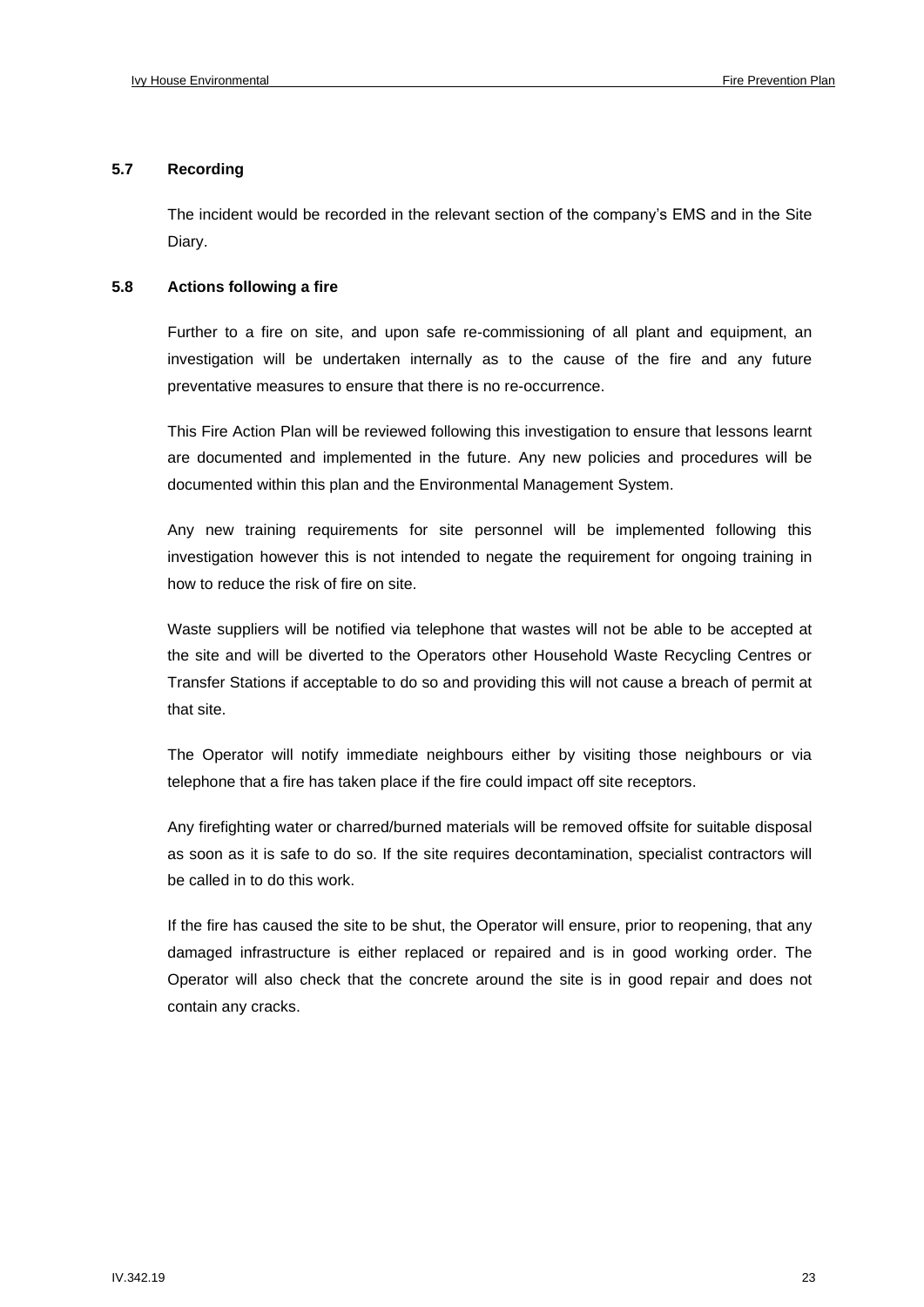### **Appendix A – Receptor Plan**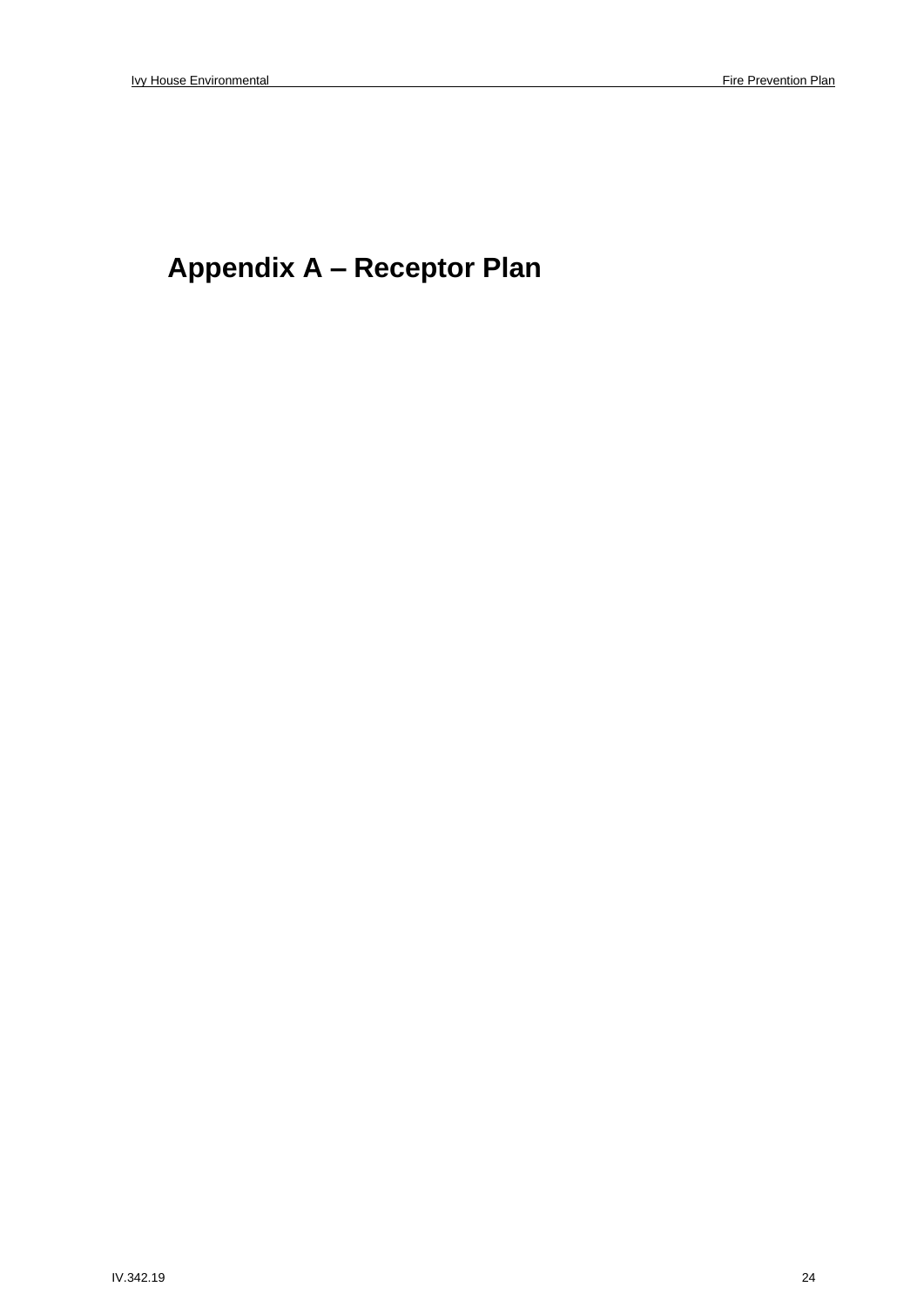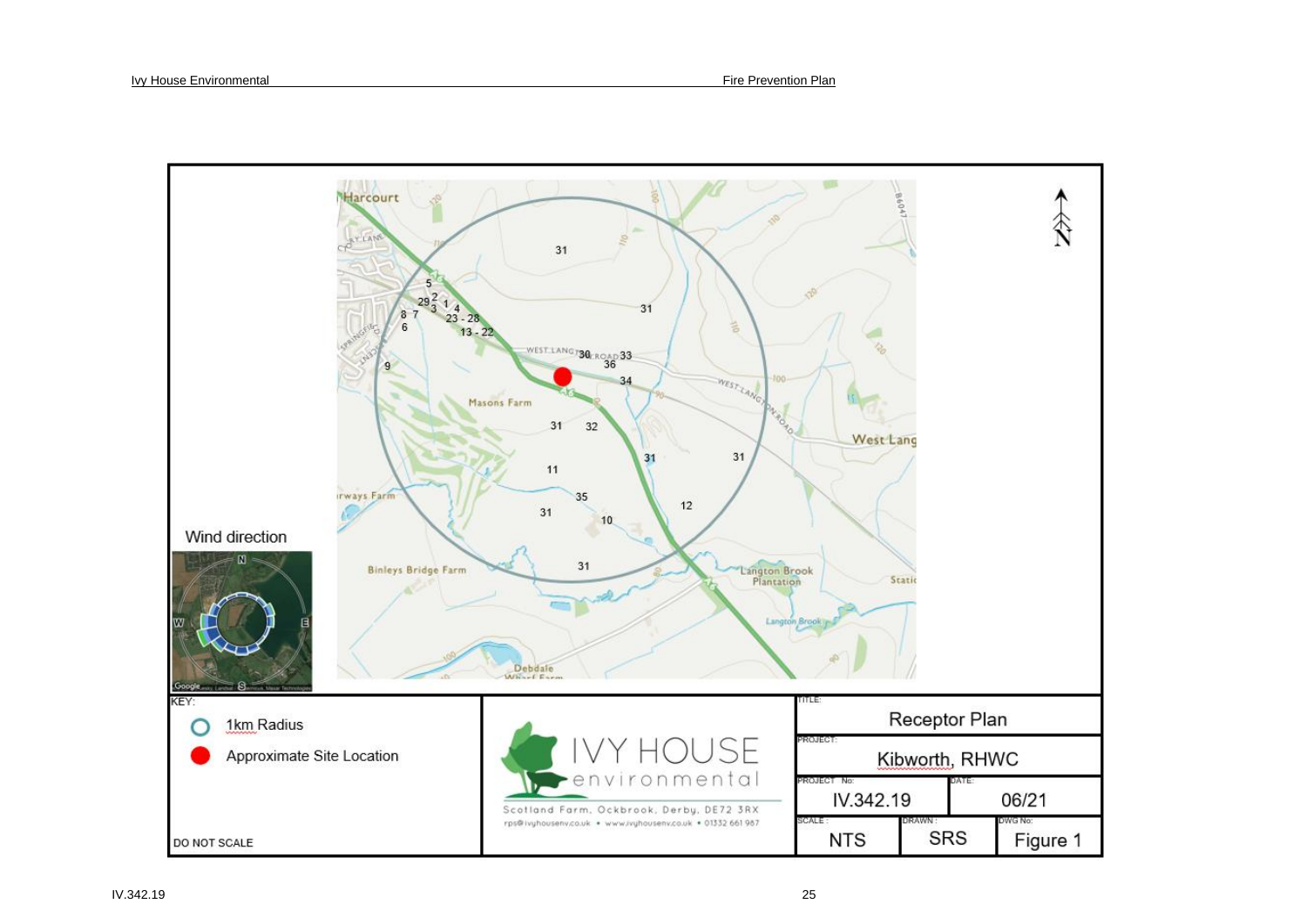| Receptor<br>D                             | Receptor                    | Receptor<br>D                                            | Receptor                                                    | Receptor<br>D                   | Receptor                   |                            |                     |
|-------------------------------------------|-----------------------------|----------------------------------------------------------|-------------------------------------------------------------|---------------------------------|----------------------------|----------------------------|---------------------|
| <b>Domestic Dwellings</b>                 |                             | Schools, Shops, Commercial and                           |                                                             | Highway, Minor Road and Railway |                            |                            |                     |
| 1                                         | Marriot Drive               | <b>Industrial</b>                                        |                                                             | 32                              |                            | Harborough Road (A6)       |                     |
| 2                                         | Milestone Close             | 17                                                       | Total Community Crae                                        | 33                              |                            | W Langton Road             |                     |
| 3                                         | <b>Braymish Close</b>       | 18                                                       | UK Property Finance                                         | 34                              | Railway                    |                            |                     |
| 4                                         | Harborough Road             | 19                                                       | Cornerstone Tax Advisors                                    |                                 | <b>Surface Water</b>       |                            |                     |
| 5                                         | New Road                    | 20                                                       | Jefferson Payroll Bureau                                    | 35                              | Langton Brook              |                            |                     |
| 6                                         | Fairway                     | 21                                                       | Secured-Ioans.co.uk                                         | 36                              |                            | Drainage Channel which     |                     |
| 7                                         | <b>Birdie Close</b>         | 22                                                       | Creative World of Crafts                                    |                                 |                            | flows to the Langton Brook |                     |
| 8                                         | Wentworth Close             | 23                                                       | DD Automotive                                               |                                 |                            |                            |                     |
| Schools, Shops, Commercial and Industrial |                             | 24                                                       | Crouch Recovery                                             |                                 |                            |                            |                     |
| 9                                         | Kibworth Golf Club          | 25                                                       | Dynamic Wealth                                              |                                 |                            |                            |                     |
| 10                                        | <b>Beech Tree Bunnies</b>   | 26                                                       | Farleys                                                     |                                 |                            |                            |                     |
| 11                                        | Unnamed Farm                | 27                                                       | Spenders Motorcycles                                        |                                 |                            |                            |                     |
| 12                                        | Kibworth Gun Club           | 28                                                       | Horsewear House Ltd                                         |                                 |                            |                            |                     |
| 13                                        | Premier Music International | 29                                                       | Kemps Clothing                                              |                                 |                            |                            |                     |
| 14                                        | <b>ACI Financial</b>        | 30                                                       | Allotments                                                  |                                 |                            |                            |                     |
| 15                                        | Readicut Crafts             | Farmland                                                 |                                                             |                                 |                            |                            |                     |
| 16                                        | <b>CLA UK</b>               | 31                                                       | Farmland                                                    |                                 |                            |                            |                     |
|                                           |                             |                                                          |                                                             | 'ITLE:                          |                            |                            |                     |
| KEY:                                      |                             | environmenta<br>Scotland Farm, Ockbrook, Derby, DE72 3RX |                                                             |                                 |                            | Receptor Table             |                     |
|                                           |                             |                                                          |                                                             |                                 | PROJECT:<br>Kibworth, RHWC |                            |                     |
|                                           |                             |                                                          |                                                             |                                 | PROJECT No:<br>IV.342.19   |                            | 06/21               |
| DO NOT SCALE                              |                             |                                                          | rps@ivyhousenv.co.uk . www.ivyhousenv.co.uk . 01332 661 987 | SCALE :                         | <b>NTS</b>                 | <b>SRS</b>                 | DWG No:<br>Figure 2 |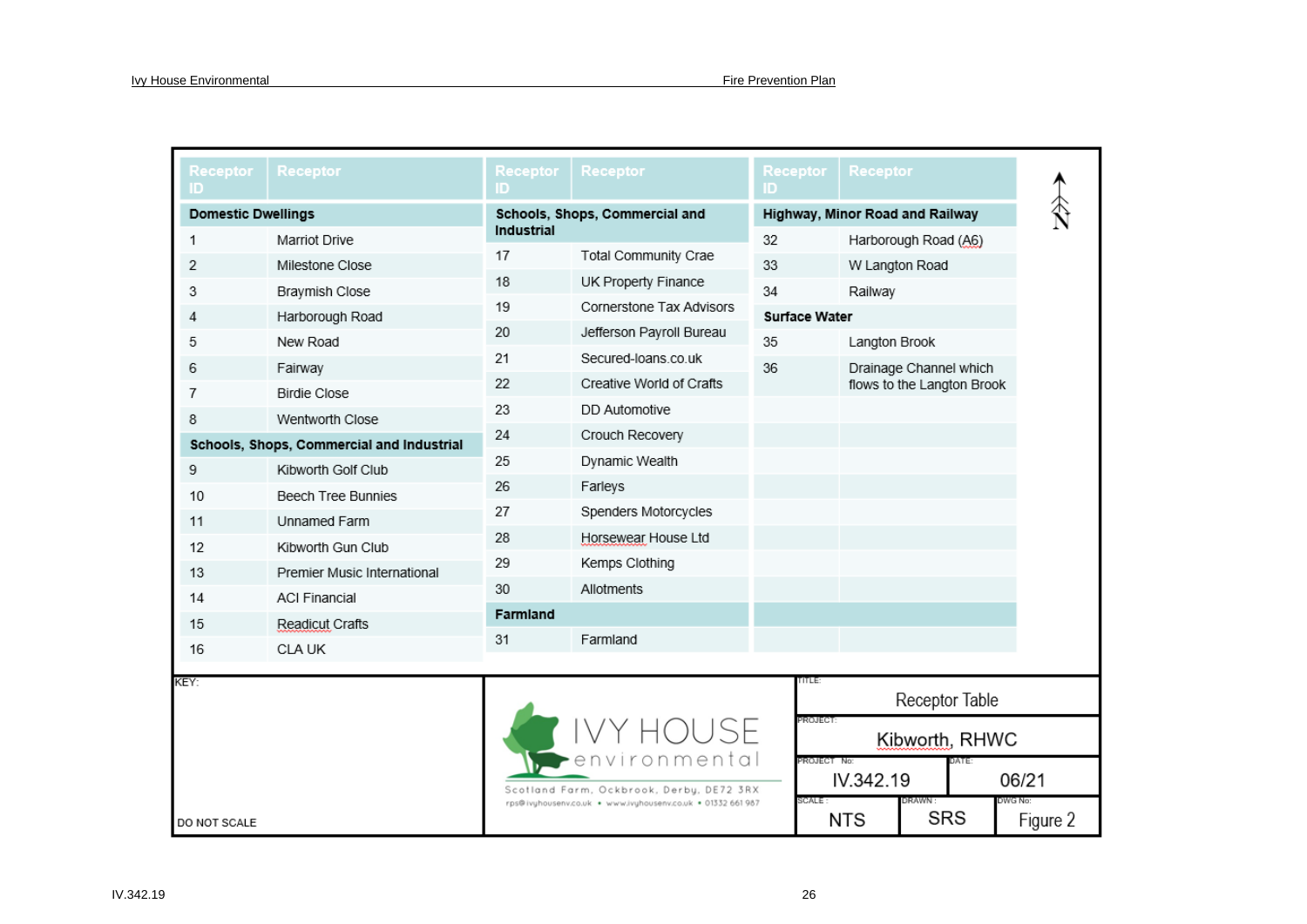## **Appendix B – Dimensional assessment waste piles, Drawing No. M00460-MAB-00-ZZ-DR-A-1102-S4-P03**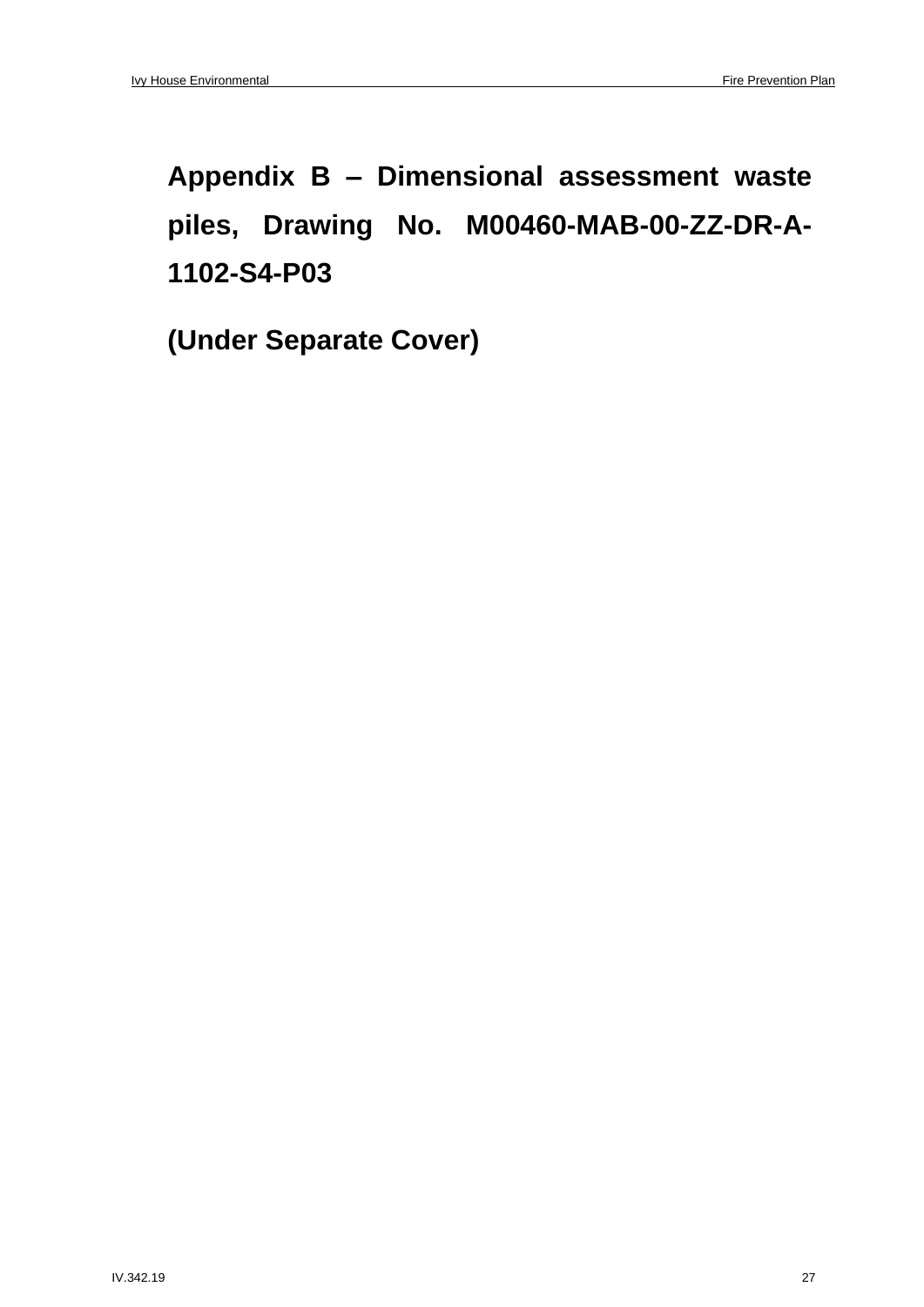### **Appendix C – Site fire strategy, Drawing No. M00460-MAB-00-ZZ-DR-A-1103-S3-P04**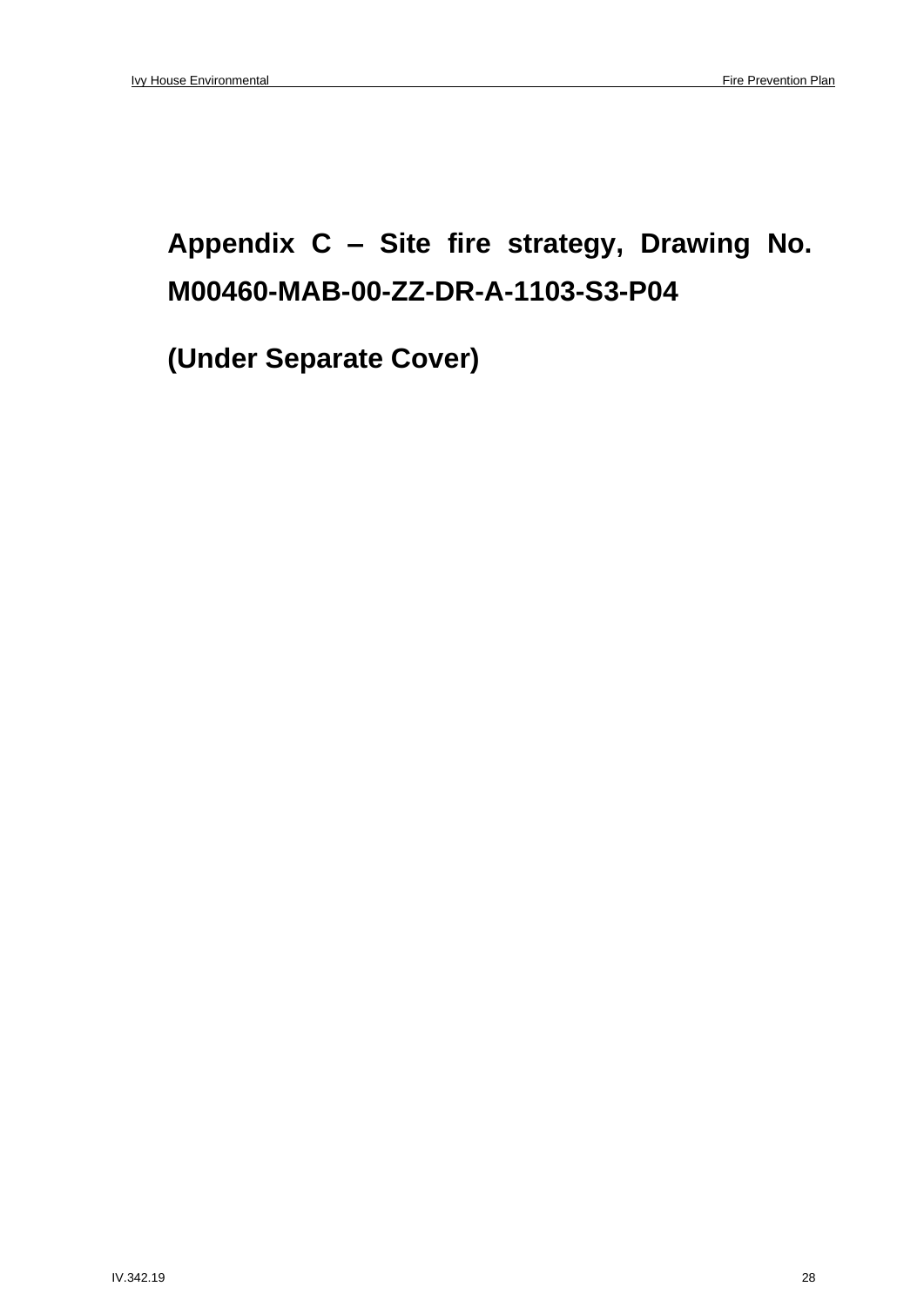### **Appendix D – Permit Boundary, Drawing No. M00460-MAB-00-ZZ-DR-A-1100-S4-P02**